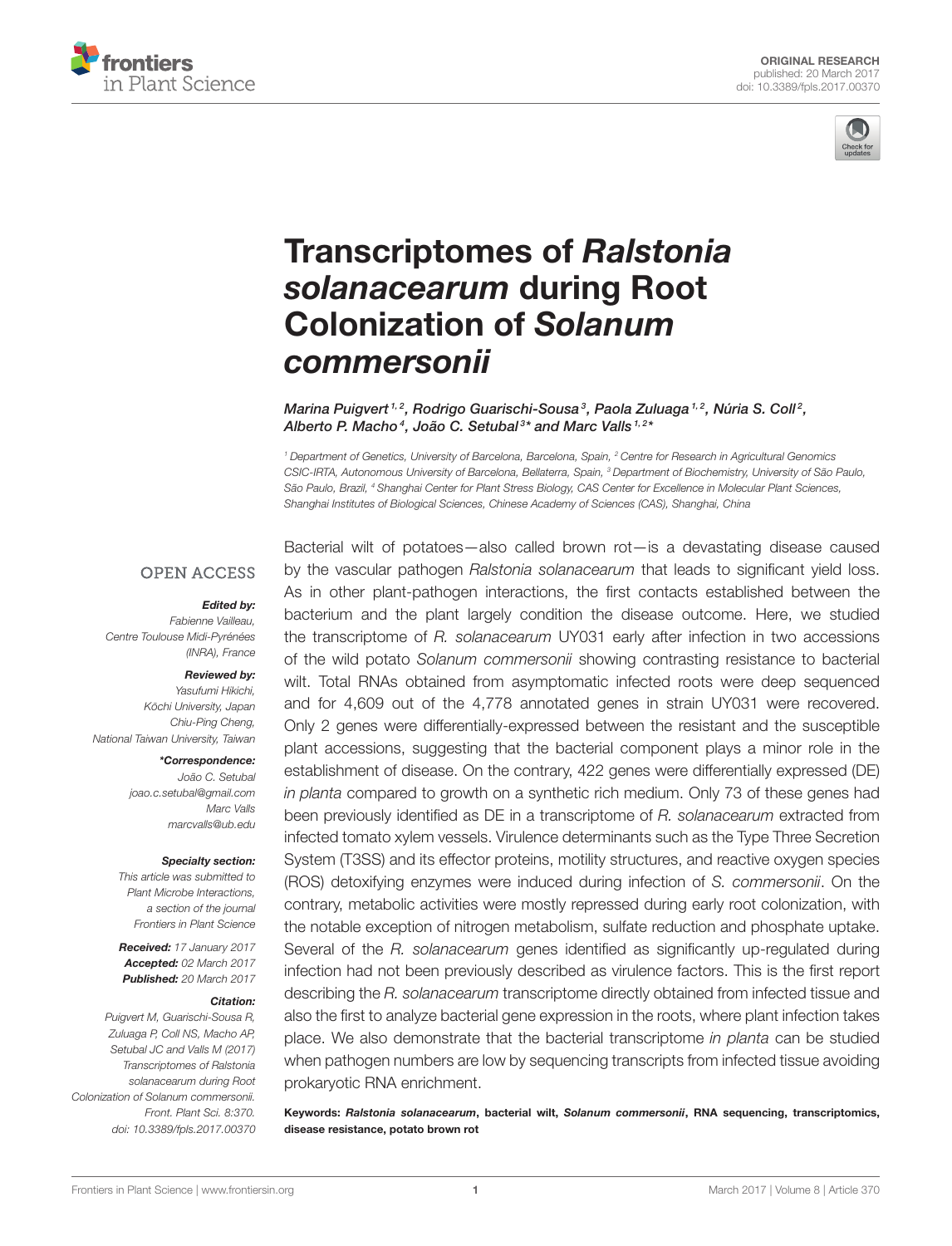# INTRODUCTION

Changes in pathogen gene expression control the switch from a commensal to a parasitic relationship with the host, which may subvert the host metabolism or development to the pathogen's benefit [\(Stes et al., 2011\)](#page-16-0). However, there is still limited information concerning how this is controlled. Understanding how these trophic relationships initiate and persist in the host requires deciphering the functional adaptations at the transcriptomic level. Pioneer studies of the expression profiles of bacterial animal pathogens in infected tissues showed that the genes induced more strongly contributed to bacterial virulence and/or survival in the host (reviewed in [La et al., 2008\)](#page-15-0).

Ralstonia solanacearum is the causal agent of the destructive bacterial wilt disease in tropical and subtropical crops, including tomato, tobacco, banana, peanut, and eggplant [\(Hayward, 1991;](#page-15-1) [Peeters et al., 2013\)](#page-16-1). The disease in potato is also called brown rot and is endemic in the Andean region, where potato is a staple food, causing an important impact on food production and the economy [\(Priou, 2004;](#page-16-2) [Coll and Valls, 2013\)](#page-14-0). Disease control of bacterial wilt is very challenging, because of the bacterium aggressiveness, its persistence in the field and the lack of resistant commercial varieties in any of its hosts. Potato breeding programs have used wild species related to Solanum tuberosum, such as Solanum commersonii, as sources of resistance against bacterial wilt [\(Kim-Lee et al., 2005;](#page-15-2) [Siri et al., 2009\)](#page-16-3).

As in most Gram-negative animal and plant pathogens, the major pathogenicity determinant in R. solanacearum is the type three secretion system (T3SS) [\(Boucher et al., 1987\)](#page-14-1). This system injects bacterial proteins called effectors directly into the eukaryotic host cells to manipulate the host defenses and establish disease [\(Buttner, 2016;](#page-14-2) [Popa et al., 2016a\)](#page-16-4). Amongst other factors that contribute to R. solanacearum virulence are motility—either caused by flagella or type IV pili- and the reactive oxygen species (ROS)- detoxifying enzymes [\(Meng, 2013\)](#page-15-3).

In vitro studies using microarrays allowed the study of R. solanacearum virulence gene expression and the discovery of novel regulatory networks [\(Occhialini et al., 2005;](#page-16-5) [Valls et al.,](#page-16-6) [2006\)](#page-16-6). However, the first studies on gene expression in planta using quantitative reporters indicated that R. solanacearum virulence genes showed unexpected expression patterns [\(Monteiro et al., 2012\)](#page-15-4). Contrary to what was believed based on in vitro studies, it was demonstrated that the genes encoding the T3SS genes and its associated effectors were transcribed in planta at late stages of infection [\(Monteiro et al., 2012\)](#page-15-4). These findings were later confirmed in transcriptomic studies with R. solanacearum extracted from infected tomato and banana plants [\(Jacobs et al., 2012;](#page-15-5) [Ailloud et al., 2016\)](#page-14-3). However, these studies in planta could only be performed from heavily colonized plants, as limited pathogen biomass has hindered until recently the investigation of gene expression at the early stages of the interaction, when plants are still asymptomatic.

In a previous work, we demonstrated that rRNA-depleted RNAs obtained from infected roots could be used to determine the transcriptomic responses of S. commersonnii plants resistant or susceptible to bacterial wilt through RNA sequencing (Zuluaga et al., [2015\)](#page-16-7). Here, we have used these sequences to extract R. solanacearum UY031 transcripts in silico and have compared them to the bacterial transcriptomes obtained in synthetic media to investigate the pathogen RNAs expressed during early infection. Our results reveal differential expression of a number of known and putative transcriptional regulators and virulence factors during early plant colonization, providing insight into their role in infection.

# MATERIALS AND METHODS

### Bacterial Strains, Plant Accessions, and Growth Conditions

The R. solanacearum isolate UY031, phylotype IIB, sequevar 1, originally isolated from potato [\(Siri et al., 2011\)](#page-16-8), carrying the LUX-operon under the psbA promoter [\(Monteiro et al., 2012\)](#page-15-4) was used for all experiments. Bacteria were routinely grown in rich B medium as described [\(Monteiro et al., 2012\)](#page-15-4).

S. commersonnii accessions F97 (susceptible to bacterial wilt) and F118 (moderately resistant) obtained from a segregating population were used in this work and propagated in vitro as described [\(Zuluaga et al., 2015\)](#page-16-7).

#### Sample Preparation

As a control condition, bacteria were grown for 2 days on rich solid medium without tetrazolium chloride or antibiotics at the appropriate dilution to obtain separate colonies. Bacteria were recovered from plates and mixed with 5% of an ice-cold transcription stop solution [5% (vol/vol) water-saturated phenol in ethanol]. Cells were centrifuged at 4◦C for 2 min at maximum speed and the bacterial pellet was immediately frozen in liquid nitrogen.

For plant RNA samples, S. commersonii F97 and F118 roots were inoculated as described in [Zuluaga et al. \(2015\)](#page-16-7). Briefly, plant roots from 2-week old plants grown in soil were injured with a 1 ml pipette tip and inoculated by soil drenching with a bacterial solution at 10<sup>7</sup> colony forming units (cfu)/ml. Control plants were mock-inoculated with water. After inoculation, plants were kept in a growth chamber at 28◦C in long-day conditions. Luminescence quantification was used to select plants with comparable infection levels in the susceptible and the resistant accessions, corresponding to approximately  $10<sup>5</sup>$  colony forming units per g of tissue [\(Cruz et al., 2014\)](#page-15-6).

# RNA Extraction, Sequencing, and Library Preparation

Total RNA from bacterial cultures was extracted using the SV Total RNA Isolation System kit (Promega) following the manufacturer's instructions for Gram-negative Bacteria. Infected plant RNA extractions were carried out as described (Cruz et al., [2014\)](#page-15-6). RNA concentration and quality was measured using the Agilent 2100 Bioanalyzer. For rRNA depletion, 2.5 µg of RNA were treated with the Ribo-zero<sup>(TM)</sup> magnetic kit for bacteria (Epicenter). Three biological replicates per condition were subjected to sequencing on an Illumina-Solexa Genome Analyzer II apparatus in the Shanghai PSC Genomics facility using multiplexing and kits specially adapted to obtain 100 bp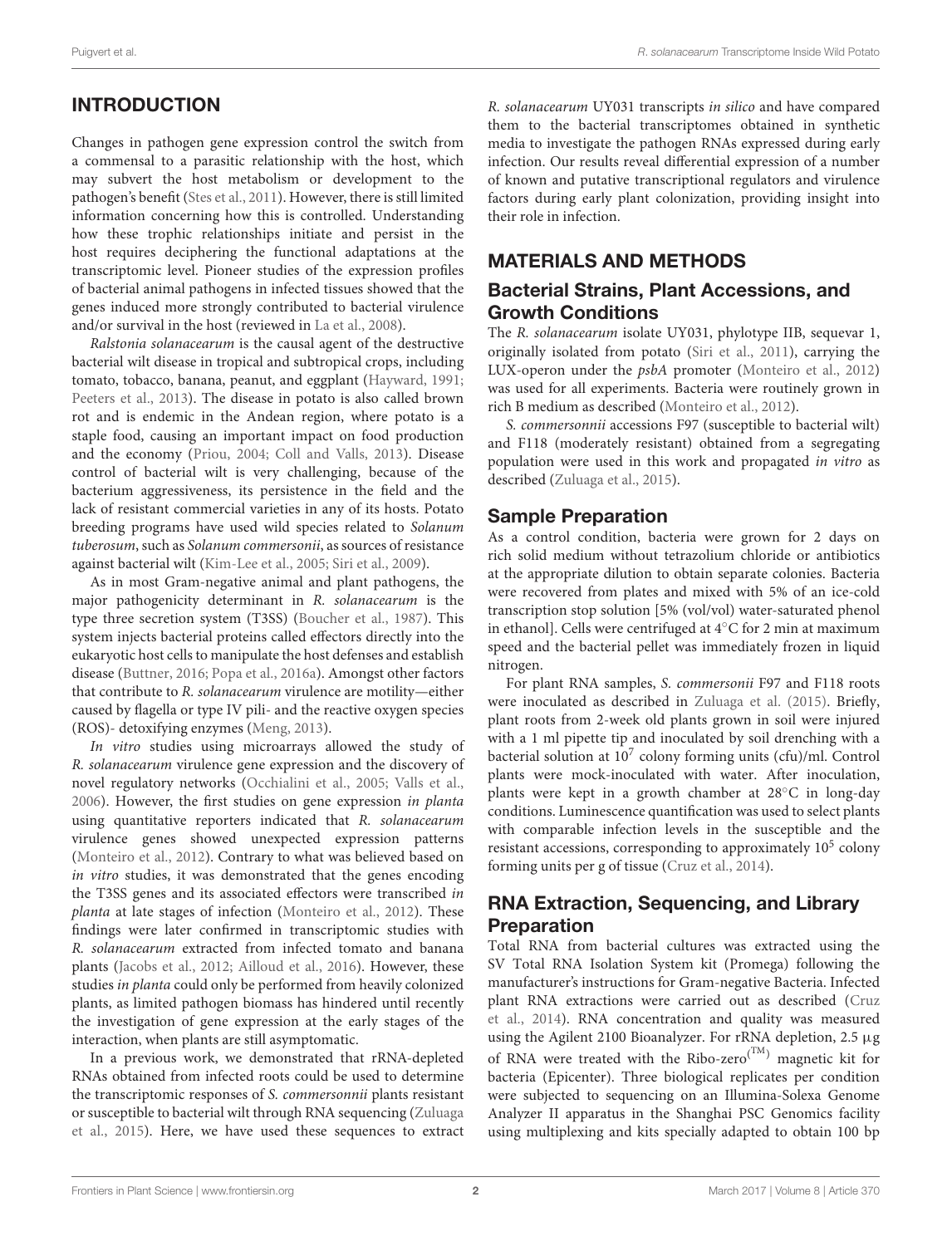paired-end reads in stranded libraries. Raw sequencing data is available in the Sequence Read Archive under the accession code SRP096020.

# Read Mapping, Quantification, and Differential Gene Expression Analysis

FASTQC was used to evaluate the quality of the RNA-seq raw data. R. solanacearum reads were identified from total infected root sequences using Bowtie2 (version 2.2.6; Langmead and Salzberg, [2012\)](#page-15-7) as described in the results section. The completely sequenced genome of strain UY031 (Guarischi-Sousa et al., [2016\)](#page-15-8) was used as reference. For identification of R. solanacearum reads, the Burrows-Wheeler Alignment (BWA) tool was initially used. However, a high number of reads from mock-inoculated control samples mapped to the bacterial genome (**[Table 1](#page-2-0)**). Visual evaluation of these mapped reads using the Integrative Genomics Viewer (IGV) tool [\(Robinson et al.,](#page-16-9) [2011;](#page-16-9) [Thorvaldsdottir et al., 2013\)](#page-16-10) showed that most contained mismatches to the R. solanacearum genome sequence, indicating that they likely belonged to contaminating bacteria. BWA was thus assayed with more stringent parameters (-B 20-O 30-E 5- U 85), to increase penalties for mismatches, gap openings, gap extension, and unpaired read pairs, resulting in a reduction of only half of the reads mapping to the genome. Finally, Bowtie2 was assayed, once more using stringent parameters to penalize mismatches and gaps (–mp 30–rdg 25,15–rfg 25,15). In this case, mapped reads levels in mock-inoculated plants could be considered background compared to the high read numbers from inoculated samples, thus, Bowtie2 was finally used in all samples analyzed, including RNA-seq reads coming from in vitro grown bacteria (**[Table 1](#page-2-0)**). Alignments were summarized by genes on counting tables using HTSeq-count (version 0.6.1 p1; Anders et al., [2015\)](#page-14-4) and NCBI's reference annotation (genome features were extracted from NCBI's RefSeq sequences NZ\_CP012687.1 and NZ CP012688.1); alignments with quality lower than 10 were discarded. Differential expression (DE) analysis was carried out with the DESeq2 (version 1.12.3; [Love et al., 2014\)](#page-15-9) package in R (version 3.3.2). Benjamini–Hochberg procedure was used for multiple testing corrections. Genes with  $log_2(fold-change) > 0.5$ and  $q < 0.01$  were considered as differentially expressed. We used these thresholds to select for relevant and robust differentially expressed genes. Final annotation of the genome was defined based on the NCBI gene locus and the gene name and description of the reference R. solanacearum GMI1000 genome annotation (Supplementary Table 1).

#### Homology Analysis

get\_homologs (version 2.0; Contreras-Moreira and Vinuesa, [2013\)](#page-14-5) was used for searching R. solanacearum UY031 homologous genes on R. solanacearum GMI1000, R. solanacearum IPO1609 and R. solanacearum UW551 strains as well as in Pseudomonas syringae pv. syringae B728a; NCBI RefSeq sequences GCF\_001299555.1, GCF\_000009125.1, GCF\_001050995.1, GCF\_000167955.1, and GCF\_000012245.1, respectively. Default algorithm of bidirectional best-hits was used on homologous genes search.

### Functional Categories

R. solanacearum UY031's genes were functionally categorized using two different strategies. Firstly, functional categories from Pseudomonas syringae pv. syringae B728a as defined by Yu et al. [\(2013\)](#page-16-11), were translated to R. solanacearum UY031 based on homology information between the two strains. Although the P. syringae-derived categories should be more specific and accurate for another bacterial plant pathogen, almost 70% of the R. solanacearum UY031 genes could not be classified using this method. Therefore, a second strategy based on Clusters of

<span id="page-2-0"></span>TABLE 1 | Number and percentage of aligned reads to the *R. solanacearum* UY031 genome from mock-inoculated (Control) and inoculated *Solanum commersonii* accessions.

|                             |                |                    | <b>BWA</b> <sup>a</sup> |               | <b>BWA</b> stringent <sup>b</sup> |               |         | Bowtie2 stringent |
|-----------------------------|----------------|--------------------|-------------------------|---------------|-----------------------------------|---------------|---------|-------------------|
| Condition <sup>c</sup>      | Replica        | <b>Total reads</b> | Reads                   | $\frac{0}{0}$ | Reads                             | $\frac{0}{0}$ | Reads   | $\frac{0}{0}$     |
| Resistant mock-inoculated   |                | 83867508           | 110859                  | 0.1           | 66083                             | 0.1           | 601     | 0.0               |
|                             | $\mathbf{2}$   | 88913944           | 42040                   | 0.0           | 25296                             | 0.0           | 771     | 0.0               |
| Resistant infected          |                | 71855042           | 348369                  | 0.5           | 330968                            | 0.5           | 290036  | 0.4               |
|                             | $\mathbf{2}$   | 96470501           | 943974                  | 1.0           | 924297                            | 1.0           | 879112  | 0.9               |
|                             | 3              | 23473454           | 249285                  | 1.1           | 234153                            | 1.0           | 183728  | 0.8               |
| Susceptible mock-inoculated |                | 100234418          | 70173                   | 0.1           | 40797                             | 0.0           | 300     | 0.0               |
|                             | $\overline{2}$ | 27594608           | 15060                   | 0.1           | 8889                              | 0.0           | 137     | 0.0               |
| Susceptible infected        |                | 75368620           | 249382                  | 0.3           | 232550                            | 0.3           | 211561  | 0.3               |
|                             | 2              | 93023963           | 2103356                 | 2.3           | 2010284                           | 2.2           | 1867585 | 2.0               |
|                             | 3              | 24695183           | 518872                  | 2.1           | 484873                            | 2.0           | 410525  | 1.7               |

a Burrows-Wheeler Alignment.

**b**Burrows-Wheeler Alignment using stringent parameters as described in methods.

<sup>c</sup> Samples from Zuluaga, Solé, Lu, BMC Genomics, 2015.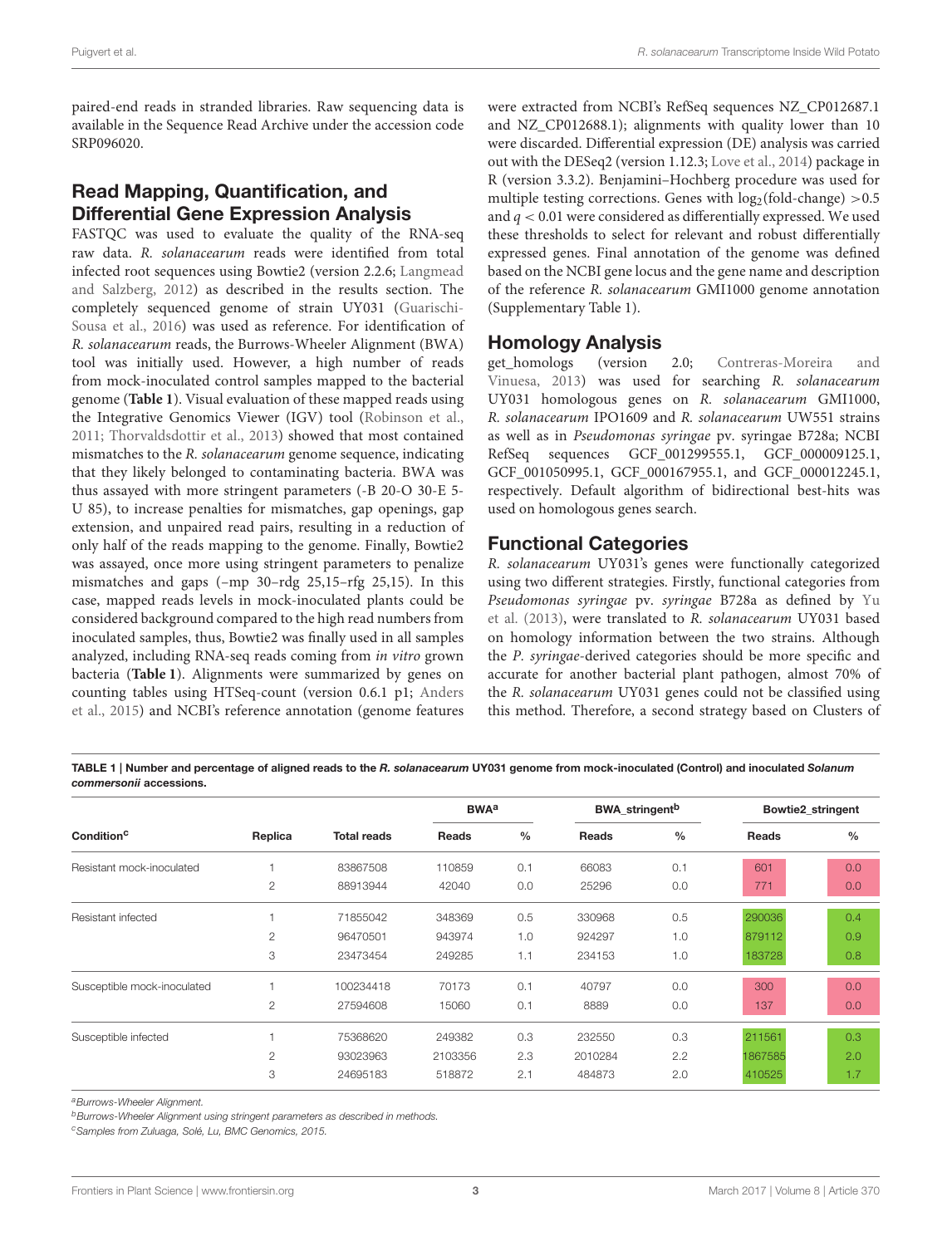Orthologous Groups (COG) categories was applied. Genome features were extracted from NCBI's RefSeq annotation and cdd2cog.pl script (version 0.1; [Leimbach, 2016\)](#page-15-10) was used to assign COG IDs and functional categories to the differentially expressed genes (Supplementary Table 1).

# RESULTS

#### Obtaining *R. solanacearum* Sequences from Infected Root Tissues

cDNA libraries from rRNA-depleted RNAs isolated from S. commersonii roots inoculated with R. solanacearum were sequenced using Illumina technology as previously reported [\(Zuluaga et al., 2015\)](#page-16-7). To generate the transcriptomic profile of the bacteria growing inside root tissues, R. solanacearum UY031 sequences were obtained following the pipeline detailed in **[Figure 1](#page-3-0)**. First, reads from mock-inoculated plants were used as a control to determine the best alignment tool to map against the R. solanacearum UY031 reference genome (Guarischi-Sousa et al., [2016;](#page-15-8) see material and methods). The Bowtie2 alignment tool with stringent parameters was used, as it retained a number of R. solanacearum reads in mock-inoculated plants that could be considered background levels compared to the high read numbers from inoculated samples (**[Table 1](#page-2-0)**). All samples were analyzed with Bowtie2, including RNA-seq reads coming from in vitro grown bacteria. We determined that around 1% of the total sequenced reads from plant tissues corresponded to R. solanacearum and these were retained for further analyses. S. commersonnii sequences accounted on average for 63.15% of the total reads sequenced and the remaining reads corresponded mostly to contamination by other bacterial endophytes. The retrieved bacterial sequences were quantified and differentially expressed (DE) genes comparing the different conditions were determined. Total RNAs from infected S. commersonii enabled transcript quantification for over 96% of R. solanacearum UY031 predicted genes (4,609 out of the 4,778; [Guarischi-Sousa et al.,](#page-15-8) [2016\)](#page-15-8).

### Similar *R. solanacearum* Genes Are Differentially Expressed upon Infection of Resistant and Susceptible *S. commersonii* Plants

In order to compare the R. solanacearum gene expression patterns during infection of resistant and susceptible wild potato



<span id="page-3-0"></span>FIGURE 1 | Workflow of the transcriptomic analysis. RNAseq was carried out from roots of infected and mock-inoculated Solanum commersonii resistant and susceptible varieties and from bacteria grown in solid rich B medium. Three biological replicates were used for each condition. Total extracted RNAs were treated with Ribo-zero to remove rRNA and sequenced using Illumina technology. Raw reads were aligned against the R. solanacearum UY031 genome using different alignment tools and mapping was visually evaluated with the IGV Browser. Mapped reads were quantified using count tables and differential expression (DE) analysis was carried out.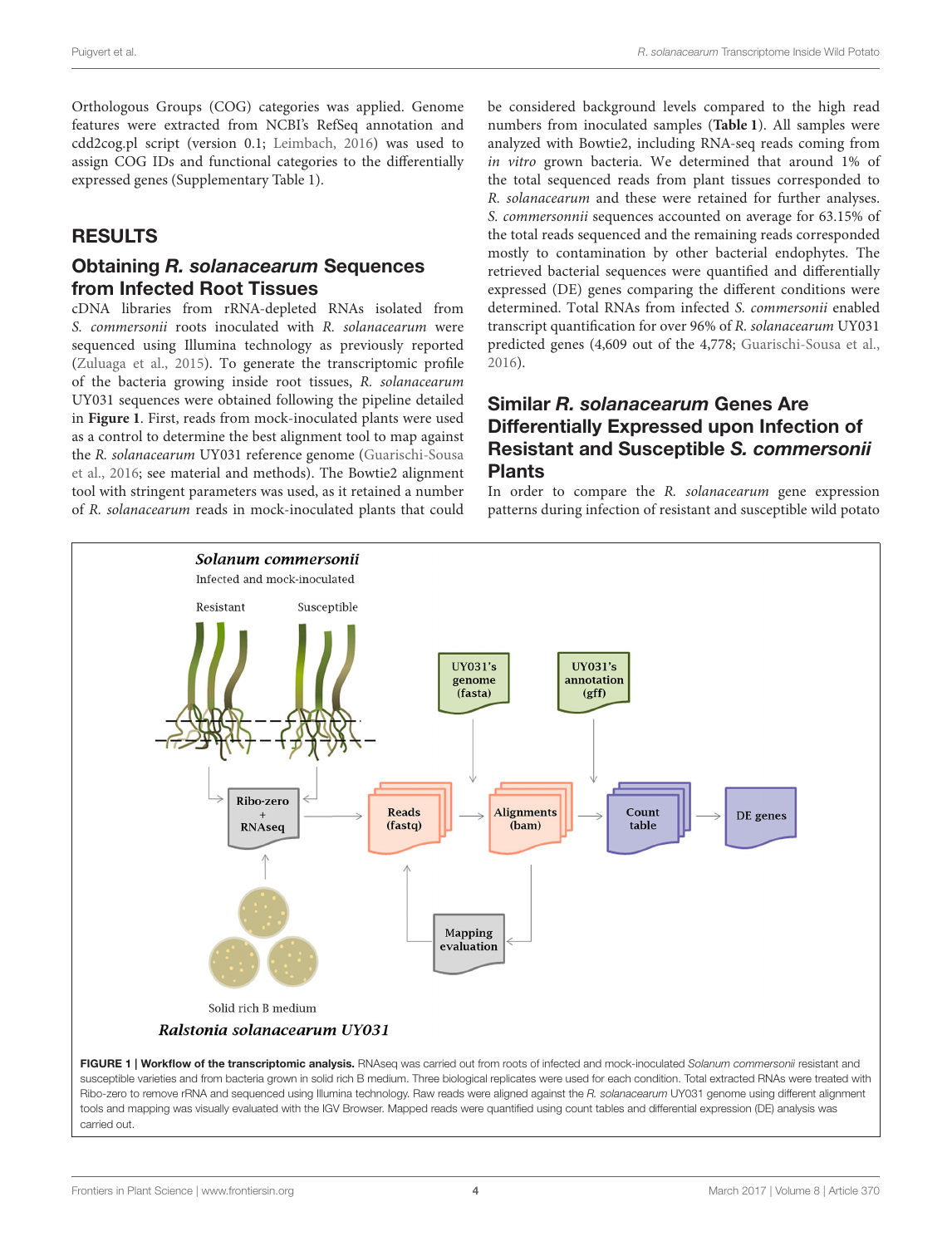plants, we analyzed separately the bacterial reads obtained from infected S. commersonii accessions F118 and F97, respectively. Surprisingly, only two out of the 4,609 genes for which expression was detected showed differential expression between the two genotypes. The differentially-expressed (DE) genes, RSUY\_RS08455, and RSUY\_RS16950, were both up-regulated in bacteria grown inside the resistant accession (**[Table 2](#page-4-0)**). The first gene corresponds to an uncharacterized member of the MarR transcriptional regulator family, while the second encodes a hypothetical protein.

Since R. solanacearum showed extremely similar (>99.9%) transcriptional behavior during interaction with both S. commersonii accessions, bacterial reads from both accessions were treated as biological replicates in the rest of this study.

#### *R. solanacearum* Activates Stress-Related Genes and Shuts Down Metabolic Activities during Early Root Colonization

The R. solanacearum in planta gene expression dataset was compared to a reference condition consisting of bacteria grown on solid rich B medium. Bacteria grown on solid medium were used as the reference condition instead of liquid cultures. R. solanacearum colonies grown on solid media better mimic the biofilms and microcolonies formed by R. solanacearum during early infection, when most bacteria occupy plant intercellular spaces [\(Mori et al., 2016\)](#page-15-11). A total of 422 genes were differentially expressed during pre-symptomatic infection (231 up-regulated and 191 down-regulated), compared to growth on rich medium (Supplementary Table 2). These DE genes were classified into the functional categories previously used for gene expression studies in the plant pathogenic bacterium P. syringae [\(Yu et al., 2013;](#page-16-11) Supplementary Table 3). The number of successfully classified genes in each category was quantified in differentially induced or repressed groups and in the whole genome as a reference (**[Figure 2](#page-5-0)**). This analysis revealed four categories highly overrepresented in the up-regulated genes and under-represented in down-regulated genes: stress, secretion, chemosensing, and motility and phage and insertion sequences (IS). These categories represent together approximately 20% of the total induced genes in planta. The opposite trend (under-representation in upregulated and over-representation in down-regulated genes) is observed in the categories including genes for transport and metabolism of amino acids and carbohydrates. In addition, the categories replication and DNA repair, transport, fatty acid metabolism and cofactor metabolism are strongly underrepresented amongst the up-regulated genes in planta (**[Figure 2](#page-5-0)**).

We used the P. syringae categories because they were created to describe the genes of a bacterial plant pathogen and are thus very informative for this study. However, the same analysis was carried out using the widely used but more general COG categories, and the results confirmed the previouslydescribed tendencies (Supplementary Figure 1). Genes involved in carbohydrate, amino acid, lipid, cofactor, and secondary metabolism were over-represented among those down-regulated in planta. A clear enrichment of replication, cell motility and recombination and repair (where IS elements are included) was observed in the up-regulated genes. Interestingly, a clear asymmetry was seen for unclassified genes in this case, for they represent 40% of the up-regulated but only 7% of the downregulated genes.

Closer scrutiny of the up-regulated genes in the plant revealed that the category secretion included 11 genes encoding the T3SS and its associated effectors and four chemosensing and motility genes, coding for pilus assembly and flagellum transcriptional activators (**[Table 3](#page-6-0)**).

Taken together, these results show a major induction of stressrelated activities and an inhibition of the central metabolism when the bacterium grows in planta compared to synthetic media.

### *R. solanacearum* Virulence Genes Are Differentially Expressed in Wild Potato Roots

Among the 422 genes DE during S. commersonii root colonization, 34% (80 induced and 65 repressed genes) had been identified in previous studies analyzing gene expression of R. solanacearum cells recovered from infected plant stems (see references below). Notably, 73 genes were also DE in microarray analyses of R. solanacearum UW551 -a phylotype IIB strain highly similar to UY031- isolated from tomato [\(Jacobs et al.,](#page-15-5) [2012\)](#page-15-5). Also, 42 genes have been shown to be induced in a temperature-dependent manner when bacteria grew in tomato xylem or rhizosphere [\(Bocsanczy et al., 2014;](#page-14-6) [Meng et al., 2015\)](#page-15-12). In addition, 31 DE genes (most of them induced in planta) are part of either the HrpB or HrpG regulons, which are known to trigger expression of the T3SS and other virulence genes in response to direct plant cell contact [\(Valls et al., 2006\)](#page-16-6).

Amongst the R. solanacearum genes induced during plant colonization, 31 encode already reported virulence traits (**[Table 3](#page-6-0)**). As expected, genes encoding the T3SS (hrpY, hrpX, hrpK, hrcT) and some of its related effectors (ripV2, popC, ripD, popF1, awr5\_1, popB, and popA) were induced inside the

<span id="page-4-0"></span>

|                               |                                 |                            | TABLE 2   R. solanacearum UY031 genes differentially expressed in resistant vs. susceptible S. commersonii. |                     |                  |
|-------------------------------|---------------------------------|----------------------------|-------------------------------------------------------------------------------------------------------------|---------------------|------------------|
| UY031 NCBI locus <sup>a</sup> | UY031 Prokka locus <sup>b</sup> | GMI1000 locus <sup>c</sup> | Gene product                                                                                                | Log <sub>2</sub> FC | Adjusted p-value |
| RSUY RS08455                  | RSUY 17320                      | RSc1295                    | MarR family transcriptional regulator                                                                       | 2.37                | 0.0004           |
| <i>RSUY RS16950</i>           | RSUY 34650                      | RSp0403                    | hypothetical protein                                                                                        | 2.53                | 0.0017           |

a According to R. solanacearum UY031 genome annotation available at GenBank (NCBI).

<sup>b</sup>According to R. solanacearum UY031 genome annotation from [Guarischi-Sousa et al. \(2016\)](#page-15-8).

<sup>c</sup> According to the homology Supplementary Table 1.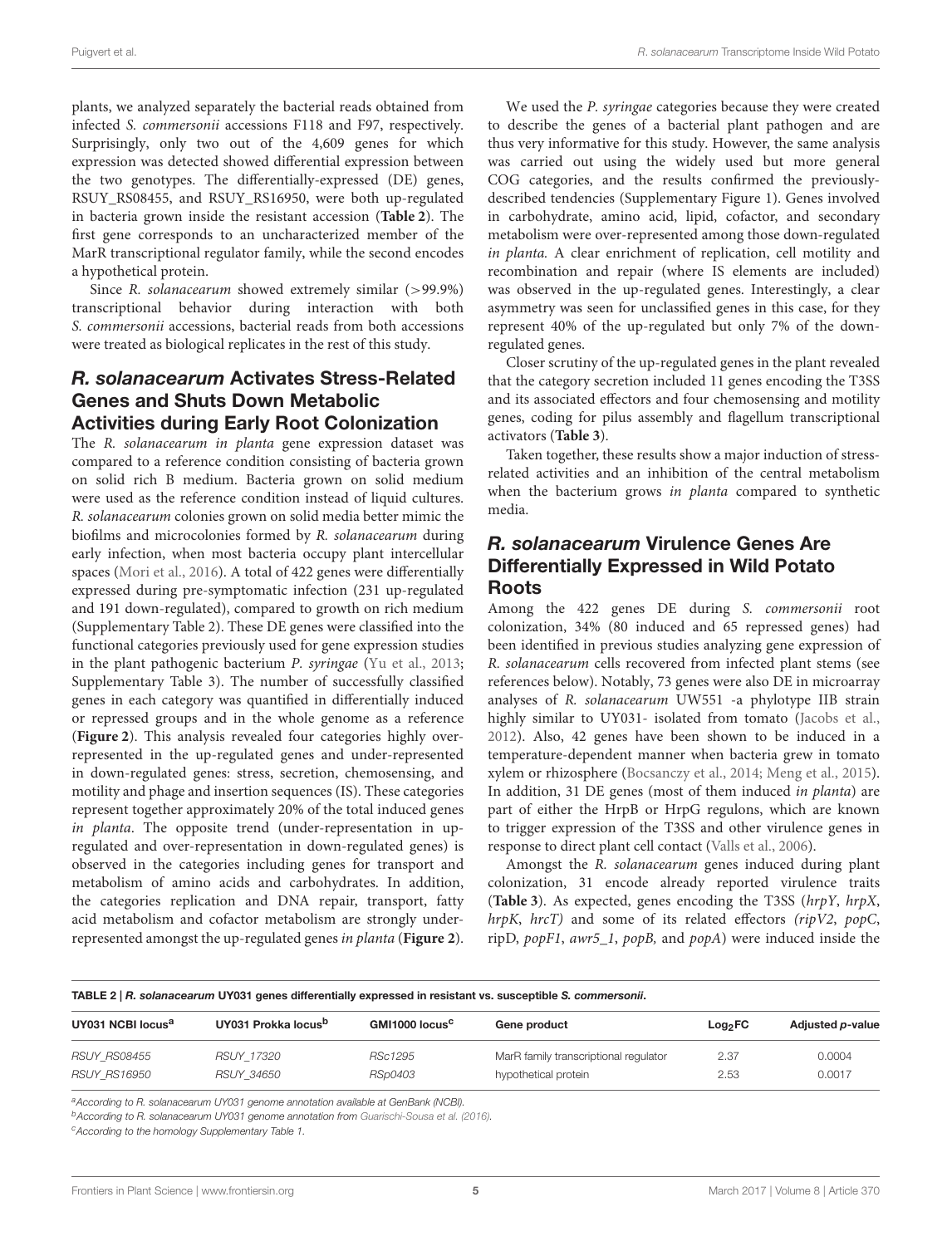

<span id="page-5-0"></span>plant [\(Boucher et al., 1987;](#page-14-1) [Cunnac et al., 2004\)](#page-15-13). Motility and adherence genes were also up-regulated, including type IV pili (pilG, pilH, pilN, pilM, pilY, pilW, and fimV), as well as the transcriptional activators of the flagellum genes flhC and flhD [\(Kang et al., 2002;](#page-15-14) [Tans-Kersten et al., 2004\)](#page-16-12). Other induced genes encoding described factors that are key for bacterial virulence included hdfA [\(Delaspre et al., 2007\)](#page-15-15), efe [\(Valls et al., 2006\)](#page-16-6), metE [\(Plener et al., 2012\)](#page-16-13), and rpoN1 [\(Lundgren et al., 2015;](#page-15-16) [Ray et al., 2015;](#page-16-14) **[Table 3](#page-6-0)**). Peroxidases, catalases (katE, katG) and alkyl hydroperoxide reductases (ahpC1, ahpF), which have been described to combat the oxidative stress response during plant infection [\(Rocha and Smith, 1999;](#page-16-15) [Flores-Cruz and Allen,](#page-15-17) [2009;](#page-15-17) [Ailloud et al., 2016\)](#page-14-3) were also induced. Similarly, the flavohemoprotein hmpX, involved in NO-detoxification (Dalsing and Allen, [2014\)](#page-15-18), was also induced.

In contrast, only 10 reported virulence determinants were down-regulated, including the type III effectors ripQ, ripS2, and ripTPS, the quorum sensing regulator solI [\(Flavier et al.,](#page-15-19) [1997\)](#page-15-19) and the Type II secretion system genes gspE, gspJ (**[Table 3](#page-6-0)**).

# *R. solanacearum* Genes for Plant Colonization Are Differentially Expressed in *S. commersonii* Roots

Thirty-six R. solanacearum genes previously described as related to plant colonization in gene expression studies in other plant species were also induced in potato. Few metabolic genes were induced in planta, being an exception nadB2, involved in the degradation of L-aspartate in the xylem [\(Brown and Allen, 2004\)](#page-14-7) and the *ptsN* and *narL* nitrogen metabolism genes, known to be active during plant colonization [\(Dalsing and Allen, 2014;](#page-15-18) [Dalsing et al., 2015;](#page-15-20) **[Table 3](#page-6-0)**).

Amongst the down-regulated genes, 42 had also been described as specifically down-regulated during plant colonization [\(Jacobs et al., 2012\)](#page-15-5). Most repressed genes encoded metabolic enzymes and transporters. Examples are the xylose transporters  $xylF$ ,  $xylG$ , and  $xylH$ , glycine catabolism genes gcvP, gcvT, and gcvA, the adenilate cyclase coding gene RSUY\_RS02845, four siderophore biosynthesis genes and 11 genes involved in amino acid metabolism (**[Table 3](#page-6-0)**). Also, the stress response gene speE2 and five transcriptional and response regulators were repressed in planta.

### Novel Putative Virulence Genes and Metabolic Traits Involved in Early Stages of Wild Potato Infection by *R. solanacearum*

Transcriptomic analysis of S. commersoni early root infection revealed highly induced R. solanacearum virulence factors still uncharacterized in this pathogen that may play a role at this stage of the interaction with the host. An example of this is suhB, a global virulence regulator controlling the type III and type VI secretion systems, flagellum biosynthesis, and biofilm formation in the human pathogens Burkholderia cenocepacia and Pseudomonas aeruginosa [\(Rosales-Reyes et al., 2012;](#page-16-16) [Li et al.,](#page-15-21) [2013\)](#page-15-21). Similarly, a P. aeruginosa orthologue of the in planta induced type IV secretion gene Rhs has been described as a virulence determinant [\(Kung et al., 2012\)](#page-15-22).

Metabolic traits that might be key at this point of plant infection are the assimilatory sulfate reduction pathway and phosphate mobilization, since cysD, cysN, and cysI (sulfate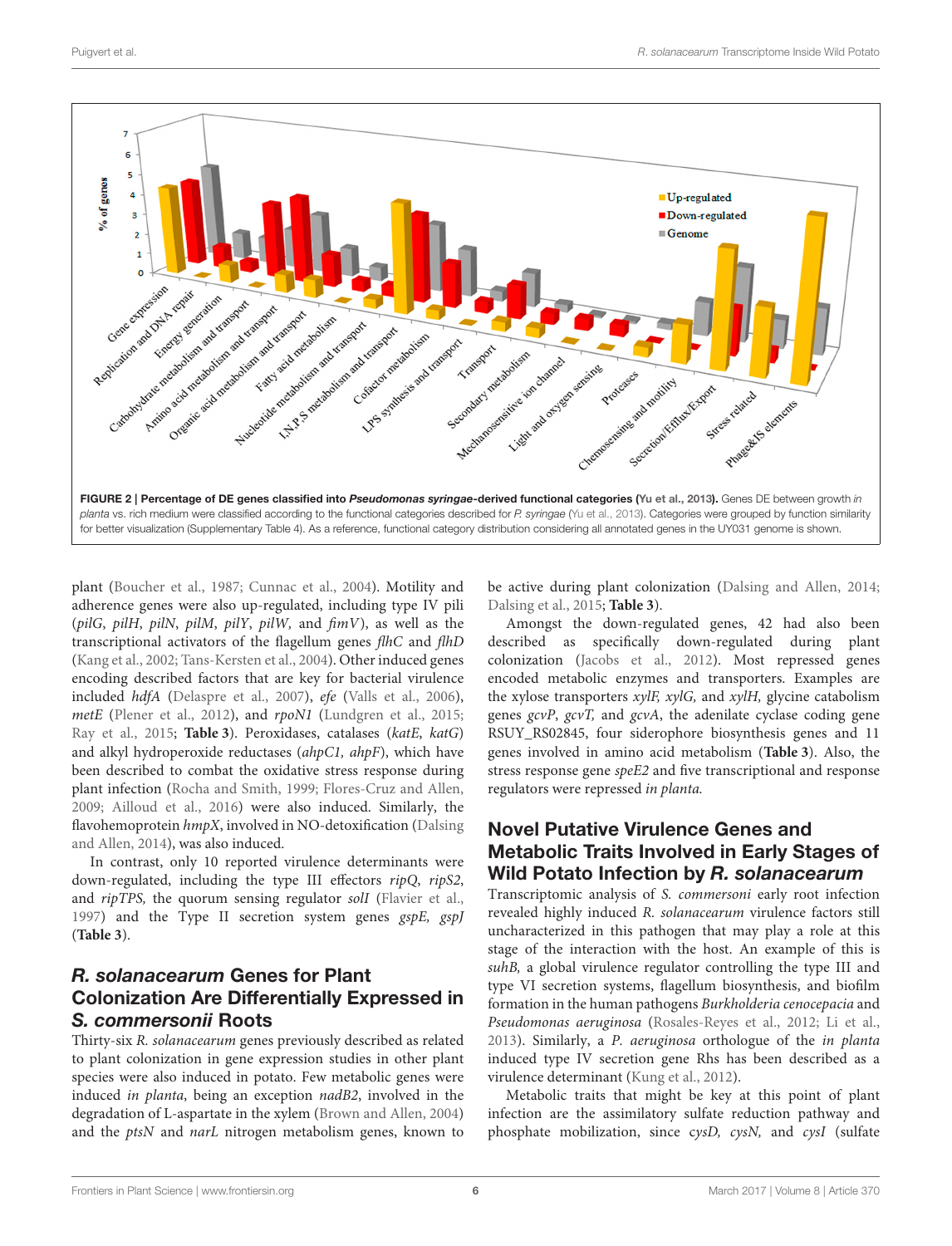<span id="page-6-0"></span>

| Function                                | UY031 NCBI locus <sup>a</sup> | UY031 Prokka locus <sup>b</sup> | GMI1000 locus <sup>c</sup> | Log <sub>2</sub> FC | Gene name   | Gene product                                                   |
|-----------------------------------------|-------------------------------|---------------------------------|----------------------------|---------------------|-------------|----------------------------------------------------------------|
| RALSTONIA SOLANACEARUM VIRULENCE GENES  |                               |                                 |                            |                     |             |                                                                |
| Type III secretion system and effectors | RSUY_RS19685                  | RSUY_40420                      | RSp0855                    | 7.80                | Yalu        | Type III secretion system protein HrpY                         |
|                                         | RSUY_RS19795                  | ROOK_NUSE                       | RSp0877                    | 4.66                | popA        | Type III effector protein PopA                                 |
|                                         | RSUY_RS19790                  | RSUY_40630                      | <b>RSp0876</b>             | 4.27                | Bobod       | Type III effector protein PopB                                 |
|                                         | RSUY_RS20380                  | RSUY_41860                      | RSp1024                    | 3.96                | $awr5_1$    | Type III effector protein AWR5                                 |
|                                         | RSUY_RS22080                  | RSUY_45370                      | <b>Repose</b>              | 3.94                | popF1       | Type III effector protein PopF1                                |
|                                         | RSUY_RS16550                  | RSUY_33840                      | <b>ROSOOSF</b>             | 3.76                | adi         | Type III effector protein RipD                                 |
|                                         | RSUY_RS19785                  | RSUY_40620                      | RSp0875                    | 3.35                | popC        | Type III effector protein PopC                                 |
|                                         | RSUY_RS19735                  | RSUY_40520                      | RSp0865                    | 3.08                | ydių        | Type III secretion system protein HrpK                         |
|                                         | RSUY_RS19690                  | RSUY_40430                      | <b>RSp0856</b>             | 2.86                | kau         | Type III secretion system protein HrpX                         |
|                                         | RSUY_RS19770                  | RSUY_40590                      | <b>RSp0872</b>             | 2.69                | $h$ rc $T$  | HrcT family type III secretion system export apparatus protein |
|                                         | <b>RSUY_RS09370</b>           | RSUY_19160                      |                            | 2.44                | ripV2       | Type III effector protein RipV2                                |
|                                         | RSUY_RS19150                  | RSUY_39290                      | <b>RSp0731</b>             | $-2.61$             | ripTPS      | Trehalose-6-phosphate synthase                                 |
|                                         | RSUY_RS21730                  | RSUY_44630                      | RSp1374                    | $-2.88$             | ripS2       | Type III effector protein SKWP2                                |
|                                         | RSUY_RS21610                  | RSUY_44390                      | RSp1277                    | $-3.50$             | pdi         | Type III effector protein RipQ                                 |
| Motility                                | RSUY_RS04635                  | RSUY_09450                      | RSc0727                    | 3.14                | pilV        | Type IV pilus modification protein PilV                        |
|                                         | RSUY_RS22435                  | RSUY_46110                      | RSp1412                    | 2.65                | flhC        | Transcriptional activator FIhC                                 |
|                                         | RSUY_RS02415                  | RSUY_04970                      | RSc2974                    | 2.62                | pilN        | Tfp pilus assembly protein PilN                                |
|                                         | RSUY_RS22440                  | RSUY_46120                      | <b>RSp1413</b>             | 2.47                | aw          | Flagellar transcriptional activator FIhD                       |
|                                         | RSUY_RS04630                  | RSUY_09440                      | <b>RSc0726</b>             | 2.30                | <b>Mllo</b> | Pilus assembly protein PilW                                    |
|                                         | RSUY_RS02410                  | RSUY_04960                      | RSc2975                    | 2.28                | <b>MIV</b>  | Pilus assembly protein PilM                                    |
|                                         | RSUY_RS04330                  | <b>RSUY_08850</b>               | <b>RSc0668</b>             | 2.20                | pilG        | Two-component system response regulator                        |
|                                         | RSUY_RS04335                  | RSUY_08860                      | <b>RSc0669</b>             | 1.95                | <b>Hllo</b> | Two-component system response regulator                        |
|                                         | RSUY_RS11250                  | <b>RSUY_22930</b>               | RSc1986                    | 1.24                | fimV        | Tfp pilus assembly protein FimV                                |
|                                         | RSUY_RS04590                  | RSUY_09370                      | <b>RSc0718</b>             | $-3.56$             | pilY        | Pilus assembly protein PilY                                    |
| Stress responses                        | RSUY_RS22220                  | RSUY_45660                      | RSp1581                    | 3.16                | katE        | Catalase katE                                                  |
|                                         | RSUY_RS00425                  | RSUY_00900                      | RSc3398                    | 3.10                | hmpX        | flavohemoprotein                                               |
|                                         | RSUY_RS17495                  | RSUY_35830                      | RSp0245                    | 2.64                | ahpC1       | Peroxiredoxin                                                  |
|                                         | RSUY_RS17500                  | RSUY 35840                      | RSp0246                    | 2.21                | $a$ hp $F$  | Alkyl hydroperoxide reductase subunit F                        |
|                                         | RSUY_RS04770                  | RSUY_09720                      | RSc0754                    | 1.96                |             | Peroxidase                                                     |
|                                         | RSUY_RS04870                  | RSUY_09930                      | <b>RScO775</b>             | 1.82                | katGb       | Catalase katGb                                                 |
|                                         | RSUY_RS01185                  | RSUY_02450                      | RSc3254                    | $-3.11$             |             | alkyl hydroperoxide reductase                                  |
| Other virulence factors                 | RSUY_RS18925                  | RSUY_38830                      | <b>RSp0676</b>             | 3.71                | metE        | Methionine synthase II (cobalamin-independent)                 |
|                                         | RSUY_RS01465                  | RSUY_03030                      | <b>RSp0693</b>             | 3.38                | hdfA        | Dioxygenase                                                    |
|                                         | RSUY_RS14015                  | <b>RSUY_28660</b>               | <b>RSc0408</b>             | 2.22                | rpoN1       | RNA polymerase sigma-54 factor                                 |
|                                         |                               |                                 |                            |                     |             | (Continued)                                                    |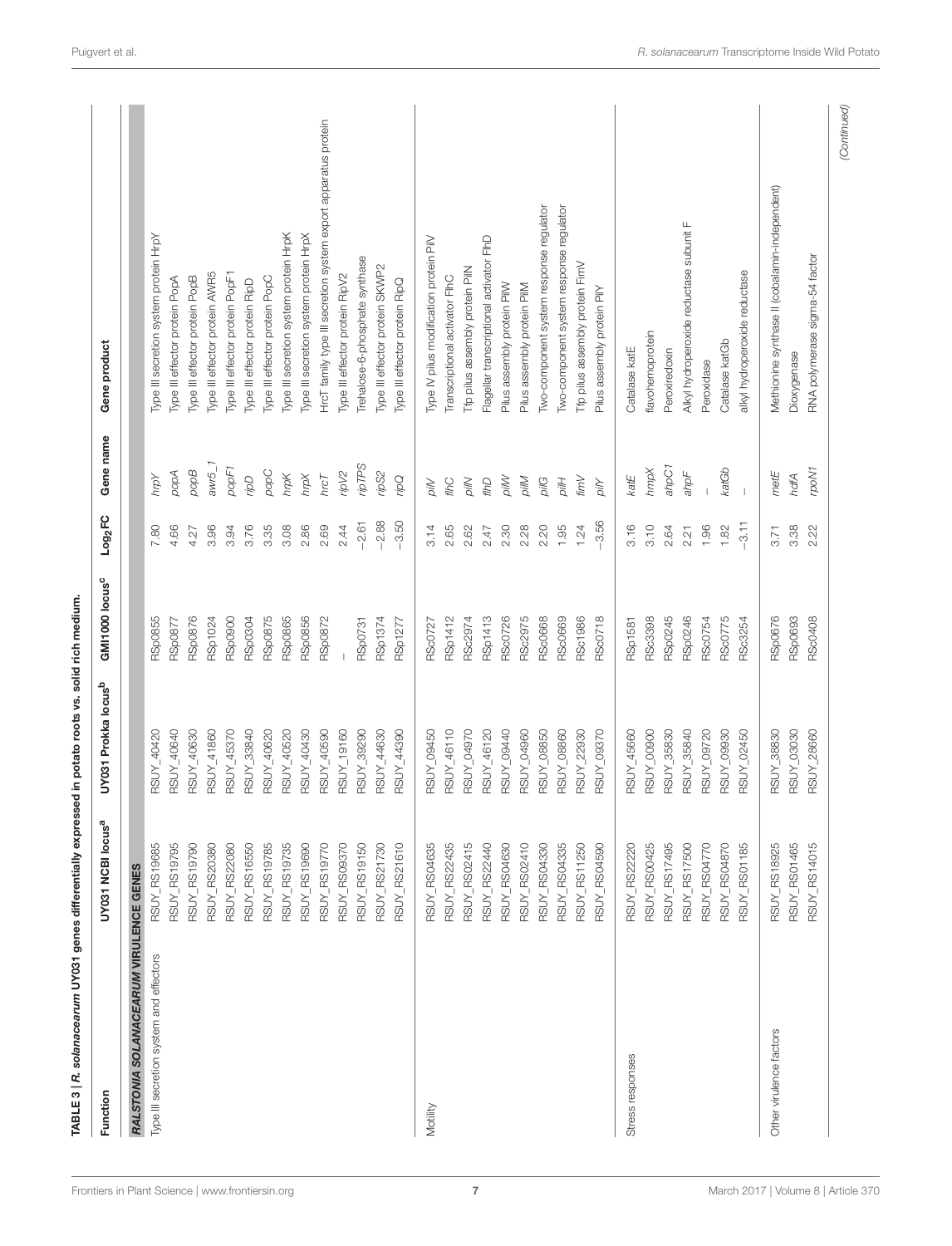| TABLE 3   Continued                              |                               |                                 |                                  |                     |                          |                                                                                                           |
|--------------------------------------------------|-------------------------------|---------------------------------|----------------------------------|---------------------|--------------------------|-----------------------------------------------------------------------------------------------------------|
| Function                                         | UY031 NCBI locus <sup>a</sup> | UY031 Prokka locus <sup>b</sup> | GMI1000 locus <sup>c</sup>       | Log <sub>2</sub> FC | Gene name                | Gene product                                                                                              |
|                                                  | RSUY_RS04455<br>RSUY_RS17795  | RSUY_36440<br>RSUY_09100        | <b>RSp1529</b><br><b>RSc0693</b> | $-2.19$<br>1.72     | kdtA<br>efe              | 2-oxoglutarate-dependentethylene/succinate-forming enzyme<br>3-deoxy-D-manno-octulosonic-acid transferase |
| Type II Secretion System                         | RSUY_RS01675<br>RSUY_RS16275  | <b>RSUY_03470</b><br>RSUY_33280 | <b>RSp0148</b><br><b>RSc3109</b> | $-3.19$<br>$-2.63$  | gspE<br>rdsb             | General secretion pathway protein GspE<br>General secretion pathway protein GspJ                          |
| Type VI secretion system                         | RSUY_RS19215                  | RSUY_39440                      | RSp0746                          | 2.25                | $\mathbf{I}$             | Type VI secretion protein                                                                                 |
| Cofactor metabolism and transport                | RSUY_RS04050                  | <b>RSUY_08280</b>               | <b>RSc2633</b>                   | $-2.92$             | pabB                     | aminodeoxychorismate synthase component I                                                                 |
| Quorum sensing                                   | RSUY_RS01010                  | RSUY_02100                      | RSc3286                          | $-3.24$             | Nos                      | Acyl-homoserine-lactone synthase                                                                          |
| RALSTONIA SOLANACEARUM GENES INVOLVED IN PLANT C |                               | COLONIZATION                    |                                  |                     |                          |                                                                                                           |
| Aminoacid metabolism                             | RSUY_RS21930                  | RSUY_45070                      | <b>RSp1263</b>                   | 2.019462            | nadB2                    | L-aspartate oxidase                                                                                       |
|                                                  | RSUY_RS04790                  | RSUY_09760                      | <b>RSc0758</b>                   | 1.900185            |                          | Typtophan 2,3-dioxygenase 1                                                                               |
|                                                  | RSUY_RS01705                  | RSUY_03530                      | RSc3103                          | $-1.93219$          |                          | 4-hydroxyphenylpyruvate dioxygenase                                                                       |
|                                                  | RSUY_RS00955                  | RSUY_01990                      | RSc3295                          | $-1.97096$          | gcvP                     | glycine dehydrogenase                                                                                     |
|                                                  | RSUY_RS00965                  | RSUY_02010                      | RSc3293                          | $-2.1387$           | 9CVT                     | aminomethyltransferase                                                                                    |
|                                                  | RSUY_RS08880                  | RSUY_18160                      | RSc1381                          | $-2.22786$          |                          | glutathione ABC transporter permease GsiC                                                                 |
|                                                  | RSUY_RS02965                  | RSUY_06080                      | RSc2867                          | $-2.45751$          | dppD1                    | peptide ABC transporter substrate-bindingprotein                                                          |
|                                                  | RSUY_RS19000                  | <b>RSUY_38980</b>               | <b>RSp0691</b>                   | $-2.63642$          | hmgA                     | homogentisate 1,2-dioxygenase                                                                             |
|                                                  | RSUY_RS08860                  | RSUY_18120                      | RSc1377                          | $-2.72373$          |                          | transcriptional regulator                                                                                 |
|                                                  | RSUY_RS00950                  | RSUY_01980                      | RSc3296                          | $-2.82715$          | sdaA2                    | L-serine ammonia-lyase / L-serine ammonia-lyase                                                           |
|                                                  | RSUY_RS18995                  | RSUY_38970                      | <b>RSp0690</b>                   | $-2.93699$          | <b>hmgB</b>              | fumarylacetoacetase                                                                                       |
|                                                  | RSUY_RS08895                  | RSUY_18190                      | RSc1384                          | $-3.10843$          |                          | D-aminopeptidase                                                                                          |
|                                                  | RSUY_RS08865                  | RSUY_18130                      | <b>RSc1378</b>                   | $-3.44342$          | $\overline{1}$           | soaspartyl peptidase                                                                                      |
| Carbohydrate metabolism                          | RSUY_RS22935                  | RSUY_47230                      | <b>RSp1633</b>                   | $-1.90617$          | $x/\sqrt{F}$             | D-xylose ABC transporter substrate-bindingprotein                                                         |
|                                                  | RSUY_RS22945                  | RSUY_47250                      | <b>RSp1635</b>                   | $-2.40016$          | <b>HIVX</b>              | xylose ABC transporter permease                                                                           |
|                                                  | RSUY_RS21965                  | RSUY_45140                      | <b>RSp1270</b>                   | $-2.4781$           |                          | glycosyl hydrolase                                                                                        |
|                                                  | RSUY_RS22940                  | RSUY_47240                      | RSp1634                          | $-2.98048$          | xylG                     | D-xylose ABC transporter ATP-binding protein                                                              |
|                                                  | RSUY_RS17060                  | RSUY_34910                      | <b>RSp0423</b>                   | $-3.65067$          |                          | aldolase                                                                                                  |
|                                                  | RSUY_RS22950                  | RSUY_47260                      | <b>RSp1636</b>                   | $-4.75552$          |                          | NAD-dependent dehydratase                                                                                 |
| Transcriptional and response regulators          | RSUY_RS08455                  | RSUY_17320                      | <b>RSc1295</b>                   | 4.365537            |                          | MarR family transcriptional regulator                                                                     |
|                                                  | RSUY_RS22955                  | RSUY_47270                      | RSp1637                          | $-1.62836$          |                          | Lacl family transcriptional regulator                                                                     |
|                                                  | RSUY_RS06090                  | RSUY_12470                      | RSc2209                          | $-1.75486$          |                          | LysR family transcriptional regulator                                                                     |
|                                                  | RSUY_RS00225                  | RSUY_00480                      | <b>RSc0040</b>                   | $-2.26596$          |                          | two-component system response regulator                                                                   |
|                                                  | RSUY_RS00910                  | <b>OO610<sup>-</sup>ANSE</b>    | <b>RSc3301</b>                   | $-2.57757$          | putA                     | trifunctional transcriptional regulator                                                                   |
| Siderophore biosynthesis                         | RSUY_RS17055                  | RSUY_34900                      | <b>RSp0422</b>                   | $-2.30463$          |                          | siderophore biosynthesis protein                                                                          |
|                                                  | RSUY_RS03590                  | RSUY_07350                      | <b>RSc2729</b>                   | $-2.4997$           | $\overline{\phantom{a}}$ | membrane protein / membrane protein                                                                       |
|                                                  |                               |                                 |                                  |                     |                          | (Continued)                                                                                               |

TABLE 3 | Continued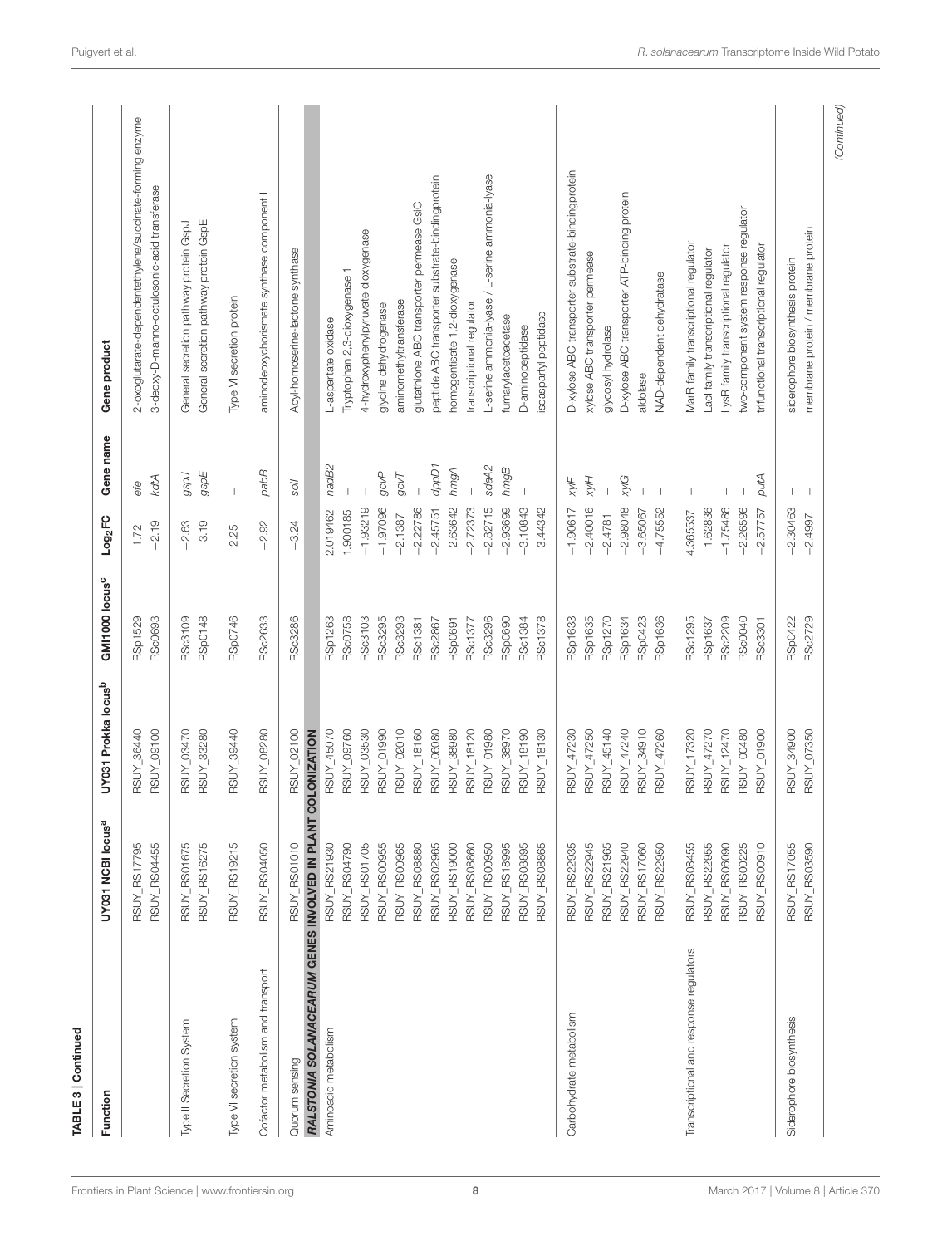| TABLE 3   Continued               |                               |                                 |                            |                     |                          |                                               |
|-----------------------------------|-------------------------------|---------------------------------|----------------------------|---------------------|--------------------------|-----------------------------------------------|
| Function                          | UY031 NCBI locus <sup>a</sup> | UY031 Prokka locus <sup>b</sup> | GMI1000 locus <sup>c</sup> | Log <sub>2</sub> FC | Gene name                | Gene product                                  |
|                                   | RSUY_RS17040                  | RSUY_34870                      | RSp0419                    | $-2.75083$          |                          | siderophore biosynthesis protein              |
|                                   | RSUY_RS17050                  | RSUY_34890                      | RSp0421                    | $-2.94313$          | $\mathbf{I}$             | siderophore biosynthesis protein              |
| Nitrogen metabolism               | RSUY_RS14025                  | RSUY_28680                      | <b>RSc0406</b>             | 2.27                | ptsN                     | PTS IIA-like nitrogen-regulatory protein PtsN |
|                                   | RSUY_RS17995                  | RSUY_36860                      | <b>RSp0980</b>             | 2.24                | narL                     | DNA-binding response regulator                |
|                                   | RSUY_RS11470                  | RSUY_23380                      | <b>RSc2031</b>             | $-3.3167$           | ureE                     | urease accessory protein UreE                 |
| Transporters                      | <b>RSUY_RS20760</b>           | RSUY_42660                      | <b>RSp1283</b>             | 2.005142            |                          | porin                                         |
|                                   | RSUY_RS11090                  | RSUY_22610                      | RSc1951                    | $-2.22$             |                          | cation acetate symporter                      |
|                                   | RSUY_RS22930                  | RSUY_47220                      | <b>RSp1632</b>             | $-2.42488$          | opr <sub>B</sub>         | porin                                         |
|                                   | RSUY_RS05795                  | RSUY_11880                      | RSc2274                    | $-2.96894$          | ragC                     | Cation efflux protein                         |
| Organic acid metabolism           | RSUY_RS19540                  | RSUY_40110                      | <b>RSp0826</b>             | 3.403389            | $\overline{\phantom{a}}$ | 5-dehydro-4-deoxyglucarate dehydratase        |
|                                   | RSUY_RS19480                  | RSUY_39990                      | RSp0814                    | 2.44631             | pou                      | malate:quinone oxidoreductase                 |
|                                   | RSUY_RS11960                  | RSUY_24410                      | <b>RSc2358</b>             | $-1.7429$           | ppc                      | phosphoenolpyruvate carboxylase               |
| Proteases                         | RSUY_RS12475                  | RSUY_25460                      | RSc2465                    | 2.359347            | clpS                     | ATP-dependent Clp protease adaptor ClpS       |
|                                   | RSUY_RS18550                  | RSUY_38040                      | <b>RSp0603</b>             | 2.211049            |                          | serine protease                               |
|                                   | RSUY_RS14120                  | RSUY_28870                      | <b>RSc0388</b>             | $-1.98903$          | $\overline{\phantom{a}}$ | zinc protease                                 |
| Lipid metabolism                  | RSUY_RS17295                  | RSUY_35410                      |                            | 2.478807            |                          | Acyl-CoA synthetase                           |
|                                   | RSUY_RS01975                  | RSUY_04090                      | RSc3052                    | $-2.40887$          | glpK                     | glycerol kinase                               |
| Energy                            | RSUY_RS08510                  | RSUY_17430                      | RSc1305                    | 3.640811            | þ                        | ferredoxin-NADP(+) reductase                  |
|                                   | RSUY_RS08360                  | RSUY_17120                      | RSc1276                    | 3.417949            | $\overline{\phantom{a}}$ | cytochrome c oxidase, cbb3-type subunit I     |
| Signal transduction               | RSUY_RS23055                  | RSUY_47460                      | <b>RSc0617</b>             | 1.988909            |                          | signal peptidase                              |
|                                   | RSUY_RS01700                  | RSUY_03520                      | RSc3104                    | 1.73953             | П                        | calcium sensor EFh                            |
| Stress related                    | RSUY_RS13090                  | RSUY_26760                      | <b>RSc0582</b>             | 2.610905            |                          | avrD-like protein                             |
|                                   | RSUY_RS21705                  | RSUY_44580                      | <b>RSp1306</b>             | $-2.11404$          | speE2                    | spermidine synthetase                         |
| Cofactor metabolism and transport | RSUY_RS02845                  | RSUY_05840                      | RSc2886                    | $-2.57058$          |                          | adenylate cyclase                             |
| Recombination and repair          | RSUY_RS07890                  | RSUY_16140                      | <b>RSc1189</b>             | $-2.09233$          | $\mathbf{I}$             | recombinase RecB                              |
| Translation                       | RSUY_RS15445                  | RSUY_31580                      | <b>RSc0085</b>             | $-2.70405$          | cca                      | multifunctional CCA protein                   |
| Hypothetical proteins             | RSUY_RS19605                  | RSUY_40240                      |                            | 4.758974            |                          | hypothetical protein                          |
|                                   | <b>RSUY_RS17575</b>           | RSUY_35990                      | <b>RSp0261</b>             | 4.146986            |                          | membrane protein                              |
|                                   | RSUY_RS16950                  | RSUY_34650                      | <b>RSp0403</b>             | 3.74634             |                          | hypothetical protein                          |
|                                   | RSUY_RS22040                  | RSUY_45290                      | <b>RSp0982</b>             | 3.589851            |                          | hypothetical protein                          |
|                                   |                               |                                 |                            |                     |                          | (Continued)                                   |

9 [March 2017 | Volume 8 | Article 370](http://www.frontiersin.org/Plant_Science/archive)

[Frontiers in Plant Science](http://www.frontiersin.org/Plant_Science)| [www.frontiersin.org](http://www.frontiersin.org)

TABLE 3 | Continued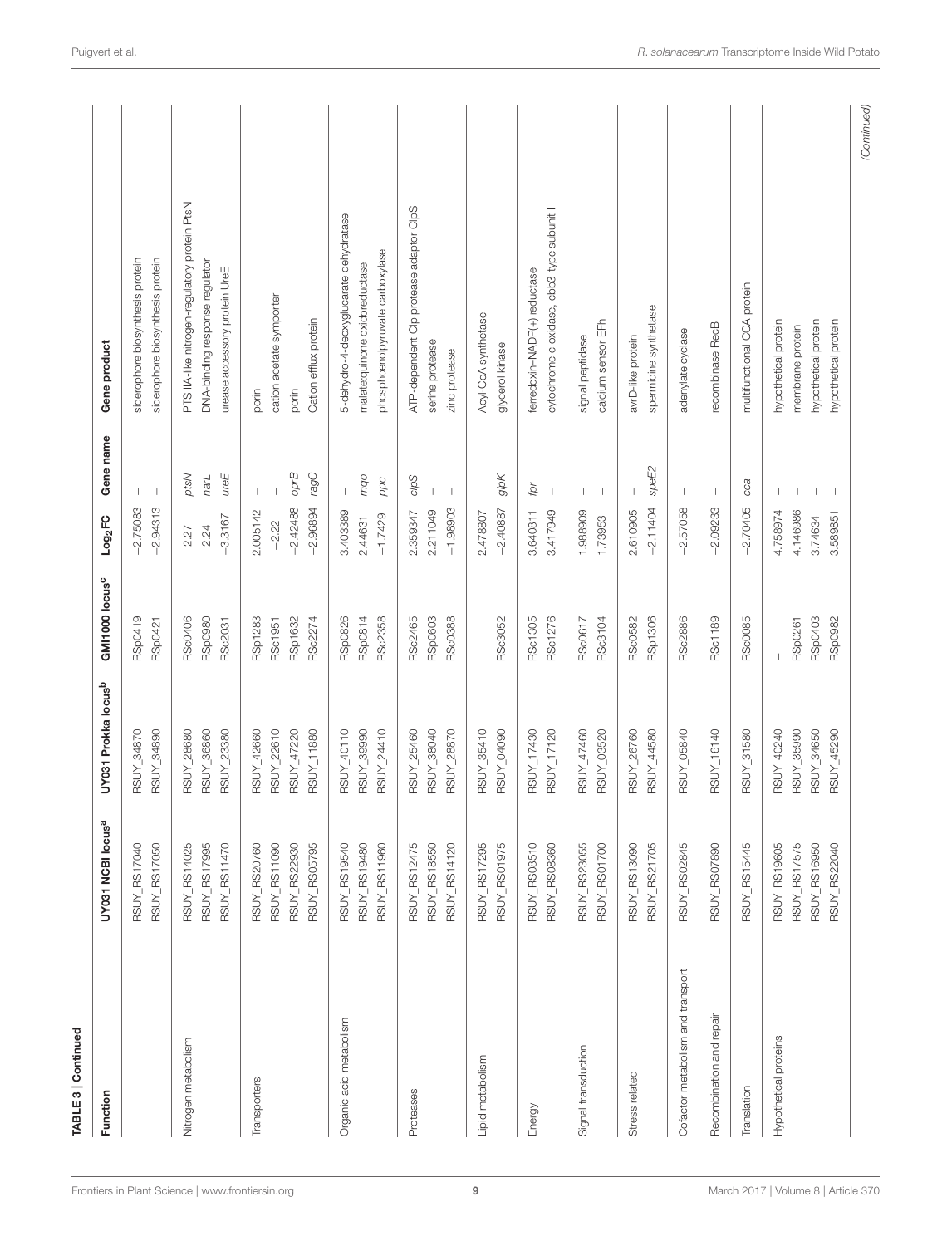| acriflavine resistance protein B / transporter protein<br>metal ABC transporter substrate-binding protein<br>ABC transporter substrate-binding protein<br>amino acid ABC transporter ATPase<br>ABC transporter ATPbinding protein<br>metal-dependent hydrolase<br>hypothetical protein<br>hypothetical protein<br>nypothetical protein<br>nypothetical protein<br>hypothetical protein<br>hypothetical protein<br>hypothetical protein<br>nypothetical protein<br>hypothetical protein<br>hypothetical protein<br>nypothetical protein<br>nypothetical protein<br>hypothetical protein<br>hypothetical protein<br>hypothetical protein<br>hypothetical protein<br>hypothetical protein<br>hypothetical protein<br>membrane protein<br>membrane protein<br>membrane protein<br>membrane protein<br>membrane protein<br>MFS transporter<br>RND transporter<br>MFS transporter<br>MFS transporter<br><b>ABC</b> transporter<br>MFS transporter<br>MFS transporter<br>Gene product<br>transporter<br>Gene name<br>$-2.58002$<br>$-2.83465$<br>$-1.56204$<br>$-2.05111$<br>$-2.22451$<br>3.409348<br>3.394474<br>2.185718<br>2.148496<br>2.116755<br>2.098485<br>1.775776<br>3.019263<br>2.792044<br>2.233892<br>2.213444<br>1.909667<br>3.025981<br>2.641501<br>2.552951<br>2.806237<br>$-2.4077$<br>Log <sub>2</sub> FC<br>$-2.14$<br>$-2.40$<br>$-2.49$<br>$-2.60$<br>$-2.95$<br>$-2.03$<br>$-2.09$<br>$-2.11$<br>$-2.72$<br>2.94<br>$-2.37$<br>$-1.77$<br>3.24<br>2.92<br>3.50<br>GMI1000 locus <sup>c</sup><br>RSp1546<br><b>RSp0670</b><br><b>RSp1278</b><br><b>RSc0613</b><br><b>RSc3270</b><br>RSc0616<br><b>RSc0953</b><br>RSc3072<br>RSc2555<br>RSc2238<br>RSc0799<br>RSc3030<br>RSp0420<br>RSc0146<br>RSc3386<br>RSp0429<br><b>RSp0706</b><br><b>RSp0479</b><br>RSp0234<br><b>RSc1738</b><br><b>RSp1200</b><br>RSc2856<br>RSc1262<br><b>RSc0080</b><br><b>RSc2280</b><br>RSc1622<br>RSp0931<br><b>RSp1181</b><br>RSc3134<br><b>RSc1002</b><br>RSc0211<br>RSp0481<br>RSc0971<br>RSc0297<br>UY031 Prokka locus <sup>b</sup><br>ETABOLIC ACTIVITIES<br>RSUY_31630<br>RSUY_11810<br>RSUY_20850<br>RSUY_26200<br>RSUY_45240<br><b>RSUY_03890</b><br>RSUY_08560<br>RSUY_12170<br>RSUY_10170<br>RSUY_04410<br>RSUY_42270<br>RSUY_31000<br>RSUY_36050<br>RSUY_41100<br>RSUY_39070<br>RSUY_38770<br>RSUY_35690<br>RSUY_20190<br>RSUY_44400<br>RSUY_43800<br>RSUY_06190<br>RSUY_16960<br>RSUY_13900<br>RSUY_41850<br>RSUY_02290<br>RSUY_29830<br>RSUY_02950<br>RSUY_13730<br>RSUY_30600<br>RSUY_34880<br>RSUY_01050<br>RSUY_37320<br>RSUY_37300<br>RSUY_43600<br>RSUY_03230<br>RSUY_14230<br><b>RSUY 26330</b><br>PUTATIVE VIRULENCE GENES AND PLANT COLONIZATION M<br>UY031 NCBI locus <sup>a</sup><br>RSUY_RS15175<br>RSUY_RS01875<br>RSUY_RS02135<br>RSUY_RS17045<br>RSUY_RS21615<br>RSUY_RS08290<br>RSUY_RS06775<br>RSUY_RS20375<br>RSUY_RS01105<br>RSUY_RS15470<br>RSUY_RS10215<br>RSUY_RS12820<br>RSUY_RS22015<br>RSUY_RS01435<br>RSUY_RS06705<br>RSUY_RS04190<br>RSUY_RS05940<br>RSUY_RS04990<br>RSUY_RS20585<br>RSUY_RS17605<br>RSUY_RS20020<br>RSUY_RS19045<br>RSUY_RS18205<br>RSUY_RS18195<br>RSUY_RS21220<br>RSUY_RS18895<br>RSUY_RS17425<br>RSUY_RS21315<br>RSUY_RS03020<br>RSUY_RS01560<br>RSUY_RS06940<br>RSUY_RS12885<br>RSUY_RS14600<br>RSUY_RS05760<br>RSUY_RS14980<br>RSUY_RS00490<br>RSUY_RS09885<br>Transporters<br>Function |  |  |  |  |
|----------------------------------------------------------------------------------------------------------------------------------------------------------------------------------------------------------------------------------------------------------------------------------------------------------------------------------------------------------------------------------------------------------------------------------------------------------------------------------------------------------------------------------------------------------------------------------------------------------------------------------------------------------------------------------------------------------------------------------------------------------------------------------------------------------------------------------------------------------------------------------------------------------------------------------------------------------------------------------------------------------------------------------------------------------------------------------------------------------------------------------------------------------------------------------------------------------------------------------------------------------------------------------------------------------------------------------------------------------------------------------------------------------------------------------------------------------------------------------------------------------------------------------------------------------------------------------------------------------------------------------------------------------------------------------------------------------------------------------------------------------------------------------------------------------------------------------------------------------------------------------------------------------------------------------------------------------------------------------------------------------------------------------------------------------------------------------------------------------------------------------------------------------------------------------------------------------------------------------------------------------------------------------------------------------------------------------------------------------------------------------------------------------------------------------------------------------------------------------------------------------------------------------------------------------------------------------------------------------------------------------------------------------------------------------------------------------------------------------------------------------------------------------------------------------------------------------------------------------------------------------------------------------------------------------------------------------------------------------------------------------------------------------------------------------------------------------------------------------------------------------------------------------------------------------------------------------------------------------------------------------------------------------------------------------------------------------------------|--|--|--|--|
|                                                                                                                                                                                                                                                                                                                                                                                                                                                                                                                                                                                                                                                                                                                                                                                                                                                                                                                                                                                                                                                                                                                                                                                                                                                                                                                                                                                                                                                                                                                                                                                                                                                                                                                                                                                                                                                                                                                                                                                                                                                                                                                                                                                                                                                                                                                                                                                                                                                                                                                                                                                                                                                                                                                                                                                                                                                                                                                                                                                                                                                                                                                                                                                                                                                                                                                                              |  |  |  |  |
|                                                                                                                                                                                                                                                                                                                                                                                                                                                                                                                                                                                                                                                                                                                                                                                                                                                                                                                                                                                                                                                                                                                                                                                                                                                                                                                                                                                                                                                                                                                                                                                                                                                                                                                                                                                                                                                                                                                                                                                                                                                                                                                                                                                                                                                                                                                                                                                                                                                                                                                                                                                                                                                                                                                                                                                                                                                                                                                                                                                                                                                                                                                                                                                                                                                                                                                                              |  |  |  |  |
|                                                                                                                                                                                                                                                                                                                                                                                                                                                                                                                                                                                                                                                                                                                                                                                                                                                                                                                                                                                                                                                                                                                                                                                                                                                                                                                                                                                                                                                                                                                                                                                                                                                                                                                                                                                                                                                                                                                                                                                                                                                                                                                                                                                                                                                                                                                                                                                                                                                                                                                                                                                                                                                                                                                                                                                                                                                                                                                                                                                                                                                                                                                                                                                                                                                                                                                                              |  |  |  |  |
|                                                                                                                                                                                                                                                                                                                                                                                                                                                                                                                                                                                                                                                                                                                                                                                                                                                                                                                                                                                                                                                                                                                                                                                                                                                                                                                                                                                                                                                                                                                                                                                                                                                                                                                                                                                                                                                                                                                                                                                                                                                                                                                                                                                                                                                                                                                                                                                                                                                                                                                                                                                                                                                                                                                                                                                                                                                                                                                                                                                                                                                                                                                                                                                                                                                                                                                                              |  |  |  |  |
|                                                                                                                                                                                                                                                                                                                                                                                                                                                                                                                                                                                                                                                                                                                                                                                                                                                                                                                                                                                                                                                                                                                                                                                                                                                                                                                                                                                                                                                                                                                                                                                                                                                                                                                                                                                                                                                                                                                                                                                                                                                                                                                                                                                                                                                                                                                                                                                                                                                                                                                                                                                                                                                                                                                                                                                                                                                                                                                                                                                                                                                                                                                                                                                                                                                                                                                                              |  |  |  |  |
|                                                                                                                                                                                                                                                                                                                                                                                                                                                                                                                                                                                                                                                                                                                                                                                                                                                                                                                                                                                                                                                                                                                                                                                                                                                                                                                                                                                                                                                                                                                                                                                                                                                                                                                                                                                                                                                                                                                                                                                                                                                                                                                                                                                                                                                                                                                                                                                                                                                                                                                                                                                                                                                                                                                                                                                                                                                                                                                                                                                                                                                                                                                                                                                                                                                                                                                                              |  |  |  |  |
|                                                                                                                                                                                                                                                                                                                                                                                                                                                                                                                                                                                                                                                                                                                                                                                                                                                                                                                                                                                                                                                                                                                                                                                                                                                                                                                                                                                                                                                                                                                                                                                                                                                                                                                                                                                                                                                                                                                                                                                                                                                                                                                                                                                                                                                                                                                                                                                                                                                                                                                                                                                                                                                                                                                                                                                                                                                                                                                                                                                                                                                                                                                                                                                                                                                                                                                                              |  |  |  |  |
|                                                                                                                                                                                                                                                                                                                                                                                                                                                                                                                                                                                                                                                                                                                                                                                                                                                                                                                                                                                                                                                                                                                                                                                                                                                                                                                                                                                                                                                                                                                                                                                                                                                                                                                                                                                                                                                                                                                                                                                                                                                                                                                                                                                                                                                                                                                                                                                                                                                                                                                                                                                                                                                                                                                                                                                                                                                                                                                                                                                                                                                                                                                                                                                                                                                                                                                                              |  |  |  |  |
|                                                                                                                                                                                                                                                                                                                                                                                                                                                                                                                                                                                                                                                                                                                                                                                                                                                                                                                                                                                                                                                                                                                                                                                                                                                                                                                                                                                                                                                                                                                                                                                                                                                                                                                                                                                                                                                                                                                                                                                                                                                                                                                                                                                                                                                                                                                                                                                                                                                                                                                                                                                                                                                                                                                                                                                                                                                                                                                                                                                                                                                                                                                                                                                                                                                                                                                                              |  |  |  |  |
|                                                                                                                                                                                                                                                                                                                                                                                                                                                                                                                                                                                                                                                                                                                                                                                                                                                                                                                                                                                                                                                                                                                                                                                                                                                                                                                                                                                                                                                                                                                                                                                                                                                                                                                                                                                                                                                                                                                                                                                                                                                                                                                                                                                                                                                                                                                                                                                                                                                                                                                                                                                                                                                                                                                                                                                                                                                                                                                                                                                                                                                                                                                                                                                                                                                                                                                                              |  |  |  |  |
|                                                                                                                                                                                                                                                                                                                                                                                                                                                                                                                                                                                                                                                                                                                                                                                                                                                                                                                                                                                                                                                                                                                                                                                                                                                                                                                                                                                                                                                                                                                                                                                                                                                                                                                                                                                                                                                                                                                                                                                                                                                                                                                                                                                                                                                                                                                                                                                                                                                                                                                                                                                                                                                                                                                                                                                                                                                                                                                                                                                                                                                                                                                                                                                                                                                                                                                                              |  |  |  |  |
|                                                                                                                                                                                                                                                                                                                                                                                                                                                                                                                                                                                                                                                                                                                                                                                                                                                                                                                                                                                                                                                                                                                                                                                                                                                                                                                                                                                                                                                                                                                                                                                                                                                                                                                                                                                                                                                                                                                                                                                                                                                                                                                                                                                                                                                                                                                                                                                                                                                                                                                                                                                                                                                                                                                                                                                                                                                                                                                                                                                                                                                                                                                                                                                                                                                                                                                                              |  |  |  |  |
|                                                                                                                                                                                                                                                                                                                                                                                                                                                                                                                                                                                                                                                                                                                                                                                                                                                                                                                                                                                                                                                                                                                                                                                                                                                                                                                                                                                                                                                                                                                                                                                                                                                                                                                                                                                                                                                                                                                                                                                                                                                                                                                                                                                                                                                                                                                                                                                                                                                                                                                                                                                                                                                                                                                                                                                                                                                                                                                                                                                                                                                                                                                                                                                                                                                                                                                                              |  |  |  |  |
|                                                                                                                                                                                                                                                                                                                                                                                                                                                                                                                                                                                                                                                                                                                                                                                                                                                                                                                                                                                                                                                                                                                                                                                                                                                                                                                                                                                                                                                                                                                                                                                                                                                                                                                                                                                                                                                                                                                                                                                                                                                                                                                                                                                                                                                                                                                                                                                                                                                                                                                                                                                                                                                                                                                                                                                                                                                                                                                                                                                                                                                                                                                                                                                                                                                                                                                                              |  |  |  |  |
|                                                                                                                                                                                                                                                                                                                                                                                                                                                                                                                                                                                                                                                                                                                                                                                                                                                                                                                                                                                                                                                                                                                                                                                                                                                                                                                                                                                                                                                                                                                                                                                                                                                                                                                                                                                                                                                                                                                                                                                                                                                                                                                                                                                                                                                                                                                                                                                                                                                                                                                                                                                                                                                                                                                                                                                                                                                                                                                                                                                                                                                                                                                                                                                                                                                                                                                                              |  |  |  |  |
|                                                                                                                                                                                                                                                                                                                                                                                                                                                                                                                                                                                                                                                                                                                                                                                                                                                                                                                                                                                                                                                                                                                                                                                                                                                                                                                                                                                                                                                                                                                                                                                                                                                                                                                                                                                                                                                                                                                                                                                                                                                                                                                                                                                                                                                                                                                                                                                                                                                                                                                                                                                                                                                                                                                                                                                                                                                                                                                                                                                                                                                                                                                                                                                                                                                                                                                                              |  |  |  |  |
|                                                                                                                                                                                                                                                                                                                                                                                                                                                                                                                                                                                                                                                                                                                                                                                                                                                                                                                                                                                                                                                                                                                                                                                                                                                                                                                                                                                                                                                                                                                                                                                                                                                                                                                                                                                                                                                                                                                                                                                                                                                                                                                                                                                                                                                                                                                                                                                                                                                                                                                                                                                                                                                                                                                                                                                                                                                                                                                                                                                                                                                                                                                                                                                                                                                                                                                                              |  |  |  |  |
|                                                                                                                                                                                                                                                                                                                                                                                                                                                                                                                                                                                                                                                                                                                                                                                                                                                                                                                                                                                                                                                                                                                                                                                                                                                                                                                                                                                                                                                                                                                                                                                                                                                                                                                                                                                                                                                                                                                                                                                                                                                                                                                                                                                                                                                                                                                                                                                                                                                                                                                                                                                                                                                                                                                                                                                                                                                                                                                                                                                                                                                                                                                                                                                                                                                                                                                                              |  |  |  |  |
|                                                                                                                                                                                                                                                                                                                                                                                                                                                                                                                                                                                                                                                                                                                                                                                                                                                                                                                                                                                                                                                                                                                                                                                                                                                                                                                                                                                                                                                                                                                                                                                                                                                                                                                                                                                                                                                                                                                                                                                                                                                                                                                                                                                                                                                                                                                                                                                                                                                                                                                                                                                                                                                                                                                                                                                                                                                                                                                                                                                                                                                                                                                                                                                                                                                                                                                                              |  |  |  |  |
|                                                                                                                                                                                                                                                                                                                                                                                                                                                                                                                                                                                                                                                                                                                                                                                                                                                                                                                                                                                                                                                                                                                                                                                                                                                                                                                                                                                                                                                                                                                                                                                                                                                                                                                                                                                                                                                                                                                                                                                                                                                                                                                                                                                                                                                                                                                                                                                                                                                                                                                                                                                                                                                                                                                                                                                                                                                                                                                                                                                                                                                                                                                                                                                                                                                                                                                                              |  |  |  |  |
|                                                                                                                                                                                                                                                                                                                                                                                                                                                                                                                                                                                                                                                                                                                                                                                                                                                                                                                                                                                                                                                                                                                                                                                                                                                                                                                                                                                                                                                                                                                                                                                                                                                                                                                                                                                                                                                                                                                                                                                                                                                                                                                                                                                                                                                                                                                                                                                                                                                                                                                                                                                                                                                                                                                                                                                                                                                                                                                                                                                                                                                                                                                                                                                                                                                                                                                                              |  |  |  |  |
|                                                                                                                                                                                                                                                                                                                                                                                                                                                                                                                                                                                                                                                                                                                                                                                                                                                                                                                                                                                                                                                                                                                                                                                                                                                                                                                                                                                                                                                                                                                                                                                                                                                                                                                                                                                                                                                                                                                                                                                                                                                                                                                                                                                                                                                                                                                                                                                                                                                                                                                                                                                                                                                                                                                                                                                                                                                                                                                                                                                                                                                                                                                                                                                                                                                                                                                                              |  |  |  |  |
|                                                                                                                                                                                                                                                                                                                                                                                                                                                                                                                                                                                                                                                                                                                                                                                                                                                                                                                                                                                                                                                                                                                                                                                                                                                                                                                                                                                                                                                                                                                                                                                                                                                                                                                                                                                                                                                                                                                                                                                                                                                                                                                                                                                                                                                                                                                                                                                                                                                                                                                                                                                                                                                                                                                                                                                                                                                                                                                                                                                                                                                                                                                                                                                                                                                                                                                                              |  |  |  |  |
|                                                                                                                                                                                                                                                                                                                                                                                                                                                                                                                                                                                                                                                                                                                                                                                                                                                                                                                                                                                                                                                                                                                                                                                                                                                                                                                                                                                                                                                                                                                                                                                                                                                                                                                                                                                                                                                                                                                                                                                                                                                                                                                                                                                                                                                                                                                                                                                                                                                                                                                                                                                                                                                                                                                                                                                                                                                                                                                                                                                                                                                                                                                                                                                                                                                                                                                                              |  |  |  |  |
|                                                                                                                                                                                                                                                                                                                                                                                                                                                                                                                                                                                                                                                                                                                                                                                                                                                                                                                                                                                                                                                                                                                                                                                                                                                                                                                                                                                                                                                                                                                                                                                                                                                                                                                                                                                                                                                                                                                                                                                                                                                                                                                                                                                                                                                                                                                                                                                                                                                                                                                                                                                                                                                                                                                                                                                                                                                                                                                                                                                                                                                                                                                                                                                                                                                                                                                                              |  |  |  |  |
|                                                                                                                                                                                                                                                                                                                                                                                                                                                                                                                                                                                                                                                                                                                                                                                                                                                                                                                                                                                                                                                                                                                                                                                                                                                                                                                                                                                                                                                                                                                                                                                                                                                                                                                                                                                                                                                                                                                                                                                                                                                                                                                                                                                                                                                                                                                                                                                                                                                                                                                                                                                                                                                                                                                                                                                                                                                                                                                                                                                                                                                                                                                                                                                                                                                                                                                                              |  |  |  |  |
|                                                                                                                                                                                                                                                                                                                                                                                                                                                                                                                                                                                                                                                                                                                                                                                                                                                                                                                                                                                                                                                                                                                                                                                                                                                                                                                                                                                                                                                                                                                                                                                                                                                                                                                                                                                                                                                                                                                                                                                                                                                                                                                                                                                                                                                                                                                                                                                                                                                                                                                                                                                                                                                                                                                                                                                                                                                                                                                                                                                                                                                                                                                                                                                                                                                                                                                                              |  |  |  |  |
|                                                                                                                                                                                                                                                                                                                                                                                                                                                                                                                                                                                                                                                                                                                                                                                                                                                                                                                                                                                                                                                                                                                                                                                                                                                                                                                                                                                                                                                                                                                                                                                                                                                                                                                                                                                                                                                                                                                                                                                                                                                                                                                                                                                                                                                                                                                                                                                                                                                                                                                                                                                                                                                                                                                                                                                                                                                                                                                                                                                                                                                                                                                                                                                                                                                                                                                                              |  |  |  |  |
|                                                                                                                                                                                                                                                                                                                                                                                                                                                                                                                                                                                                                                                                                                                                                                                                                                                                                                                                                                                                                                                                                                                                                                                                                                                                                                                                                                                                                                                                                                                                                                                                                                                                                                                                                                                                                                                                                                                                                                                                                                                                                                                                                                                                                                                                                                                                                                                                                                                                                                                                                                                                                                                                                                                                                                                                                                                                                                                                                                                                                                                                                                                                                                                                                                                                                                                                              |  |  |  |  |
|                                                                                                                                                                                                                                                                                                                                                                                                                                                                                                                                                                                                                                                                                                                                                                                                                                                                                                                                                                                                                                                                                                                                                                                                                                                                                                                                                                                                                                                                                                                                                                                                                                                                                                                                                                                                                                                                                                                                                                                                                                                                                                                                                                                                                                                                                                                                                                                                                                                                                                                                                                                                                                                                                                                                                                                                                                                                                                                                                                                                                                                                                                                                                                                                                                                                                                                                              |  |  |  |  |
|                                                                                                                                                                                                                                                                                                                                                                                                                                                                                                                                                                                                                                                                                                                                                                                                                                                                                                                                                                                                                                                                                                                                                                                                                                                                                                                                                                                                                                                                                                                                                                                                                                                                                                                                                                                                                                                                                                                                                                                                                                                                                                                                                                                                                                                                                                                                                                                                                                                                                                                                                                                                                                                                                                                                                                                                                                                                                                                                                                                                                                                                                                                                                                                                                                                                                                                                              |  |  |  |  |
|                                                                                                                                                                                                                                                                                                                                                                                                                                                                                                                                                                                                                                                                                                                                                                                                                                                                                                                                                                                                                                                                                                                                                                                                                                                                                                                                                                                                                                                                                                                                                                                                                                                                                                                                                                                                                                                                                                                                                                                                                                                                                                                                                                                                                                                                                                                                                                                                                                                                                                                                                                                                                                                                                                                                                                                                                                                                                                                                                                                                                                                                                                                                                                                                                                                                                                                                              |  |  |  |  |
|                                                                                                                                                                                                                                                                                                                                                                                                                                                                                                                                                                                                                                                                                                                                                                                                                                                                                                                                                                                                                                                                                                                                                                                                                                                                                                                                                                                                                                                                                                                                                                                                                                                                                                                                                                                                                                                                                                                                                                                                                                                                                                                                                                                                                                                                                                                                                                                                                                                                                                                                                                                                                                                                                                                                                                                                                                                                                                                                                                                                                                                                                                                                                                                                                                                                                                                                              |  |  |  |  |
|                                                                                                                                                                                                                                                                                                                                                                                                                                                                                                                                                                                                                                                                                                                                                                                                                                                                                                                                                                                                                                                                                                                                                                                                                                                                                                                                                                                                                                                                                                                                                                                                                                                                                                                                                                                                                                                                                                                                                                                                                                                                                                                                                                                                                                                                                                                                                                                                                                                                                                                                                                                                                                                                                                                                                                                                                                                                                                                                                                                                                                                                                                                                                                                                                                                                                                                                              |  |  |  |  |
|                                                                                                                                                                                                                                                                                                                                                                                                                                                                                                                                                                                                                                                                                                                                                                                                                                                                                                                                                                                                                                                                                                                                                                                                                                                                                                                                                                                                                                                                                                                                                                                                                                                                                                                                                                                                                                                                                                                                                                                                                                                                                                                                                                                                                                                                                                                                                                                                                                                                                                                                                                                                                                                                                                                                                                                                                                                                                                                                                                                                                                                                                                                                                                                                                                                                                                                                              |  |  |  |  |
|                                                                                                                                                                                                                                                                                                                                                                                                                                                                                                                                                                                                                                                                                                                                                                                                                                                                                                                                                                                                                                                                                                                                                                                                                                                                                                                                                                                                                                                                                                                                                                                                                                                                                                                                                                                                                                                                                                                                                                                                                                                                                                                                                                                                                                                                                                                                                                                                                                                                                                                                                                                                                                                                                                                                                                                                                                                                                                                                                                                                                                                                                                                                                                                                                                                                                                                                              |  |  |  |  |
|                                                                                                                                                                                                                                                                                                                                                                                                                                                                                                                                                                                                                                                                                                                                                                                                                                                                                                                                                                                                                                                                                                                                                                                                                                                                                                                                                                                                                                                                                                                                                                                                                                                                                                                                                                                                                                                                                                                                                                                                                                                                                                                                                                                                                                                                                                                                                                                                                                                                                                                                                                                                                                                                                                                                                                                                                                                                                                                                                                                                                                                                                                                                                                                                                                                                                                                                              |  |  |  |  |
|                                                                                                                                                                                                                                                                                                                                                                                                                                                                                                                                                                                                                                                                                                                                                                                                                                                                                                                                                                                                                                                                                                                                                                                                                                                                                                                                                                                                                                                                                                                                                                                                                                                                                                                                                                                                                                                                                                                                                                                                                                                                                                                                                                                                                                                                                                                                                                                                                                                                                                                                                                                                                                                                                                                                                                                                                                                                                                                                                                                                                                                                                                                                                                                                                                                                                                                                              |  |  |  |  |
|                                                                                                                                                                                                                                                                                                                                                                                                                                                                                                                                                                                                                                                                                                                                                                                                                                                                                                                                                                                                                                                                                                                                                                                                                                                                                                                                                                                                                                                                                                                                                                                                                                                                                                                                                                                                                                                                                                                                                                                                                                                                                                                                                                                                                                                                                                                                                                                                                                                                                                                                                                                                                                                                                                                                                                                                                                                                                                                                                                                                                                                                                                                                                                                                                                                                                                                                              |  |  |  |  |

TABLE 3 | Continued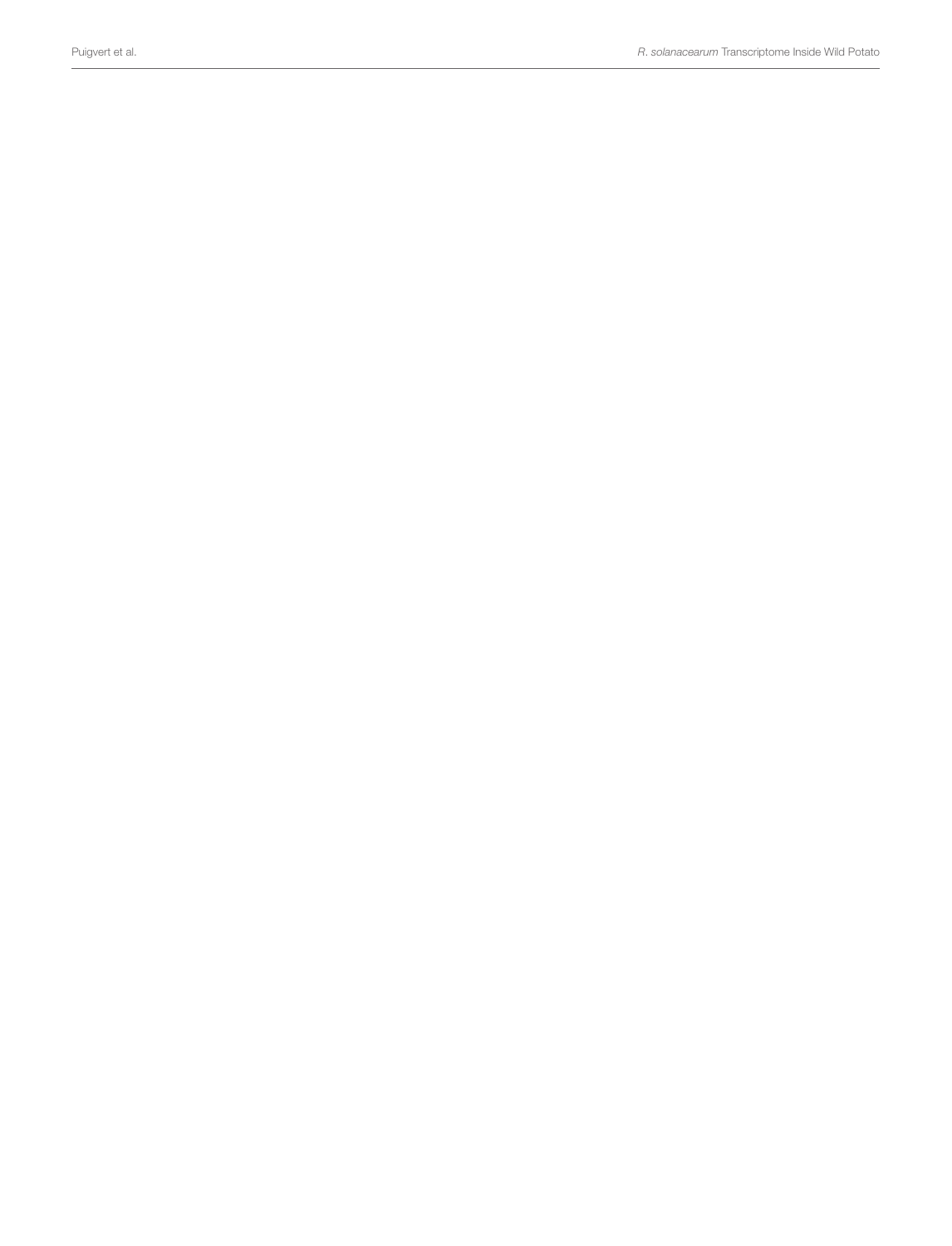| Function                          | UY031 NCBI locus <sup>a</sup> | UY031 Prokka locus <sup>b</sup> | GMI1000 locus <sup>c</sup> | Log <sub>2</sub> FC | Gene name         | Gene product                                            |
|-----------------------------------|-------------------------------|---------------------------------|----------------------------|---------------------|-------------------|---------------------------------------------------------|
|                                   | RSUY_RS12250                  | RSUY_25010                      | RSc2422                    | 2.14                | cysD              | Sulfate adenylyltransferase small subunit               |
|                                   | RSUY_RS12245                  | RSUY_25000                      | RSc2421                    | 1.89                | cysN              | Sulfate adenylyltransferase                             |
|                                   | RSUY_RS07025                  | RSUY_14400                      | <b>RSc1020</b>             | 1.60                | Uiri              | Iron-sulfur cluster scaffold-like protein               |
|                                   | RSUY_RS17845                  | RSUY_36540                      | <b>RSp1519</b>             | $-3.36$             |                   | Membrane protein                                        |
| Cofactor metabolism and transport | <b>RSUY_RS11705</b>           | RSUY_23850                      | RSc2077                    | 1.85                | $\overline{\vee}$ | acetolactate synthase                                   |
|                                   | RSUY_RS18660                  | RSUY_38270                      | <b>RSp0615</b>             | $-2.97$             | cbiA              | cobyrinic acid a,c-diamide synthase                     |
|                                   | <b>RSUY_RS18690</b>           | RSUY_38330                      | RSp0621                    | $-2.97$             | cbiL              | precorrin-2 C(20)-methyltransferase                     |
|                                   | RSUY_RS18680                  | RSUY_38310                      | <b>RSp0619</b>             | $-3.00$             | cbiG              | cobalamin biosynthesis protein CbiG                     |
|                                   | RSUY_RS03905                  | RSUY_07990                      | RSc2663                    | $-3.51$             |                   | ATP:cob(l)alamin adenosyltransferase                    |
| Phosphate mobilization            | <b>RSUY_RS10765</b>           | RSUY_21950                      | RSc1529                    | 2.01                | pstS1             | phosphate ABC transporter substrate-bindingprotein PstS |
|                                   | RSUY_RS07715                  | RSUY_15790                      | <b>RSc1160</b>             | 1.63                | <b>SuhB</b>       | Inositol monophosphatase                                |
|                                   | RSUY_RS10750                  | RSUY_21920                      | RSc1532                    | 1.52                | pstB              | phosphate ABC transporter ATP-binding protein           |

reduction) and  $pstB$  and  $pstS1$  (phosphate mobilization) were induced during S. commersonii root infection. Also, carbonic anhydrase (RSUY\_RS16085), which plays a role in disease establishment between potato and Phytophthora infestans [\(Restrepo et al., 2005\)](#page-16-17), was also found to be up-regulated in the R. solanacearum interaction with wild potato.

The most important category amongst the R. solanacearum genes down-regulated in S. commersonii with so far no assigned functions in plant colonization or virulence was metabolite transporters. Almost half of these corresponded to the ABCfamily, including five amino acid transporters. In contrast, the seven major facilitator superfamily (MFS) transporters found in this category are involved with carbohydrate transport. The rest of genes were classified as permeases or RND (Resistance-Nodulation-Division) efflux systems (**[Table 3](#page-6-0)**). The major metabolic activities identified as repressed in planta for the first time were lipid mobilization and cofactor metabolism, such as the anaerobic cobalamin biosynthesis operon (cbiA, cbiG, and cbiL), and stress-response genes such as rtcA and rtcR, involved in RNA repair [\(Das and Shuman, 2013\)](#page-15-23).

In sum, our work reflects important gene expression changes between parasitic life and growth in rich medium (see below). This was corroborated by the fact that seven genes annotated as response regulators were also DE, five of them induced (**[Table 3](#page-6-0)**).

#### **DISCUSSION**

#### Some *R. solanacearum* Virulence and Stress-Responsive Genes are Induced Irrespective of the Plant Host

1/3 of the R. solanacearum genes DE during potato infection had been also found DE when the bacterium colonized other plant species and many of these correspond to virulence determinants. For instance, we found that genes encoding the type III secretion system and its associated effectors (popA, popB, popC, popF1, ripD, ripV2, and awr5\_1) were induced in potato (**[Table 3](#page-6-0)**). Except for awr5\_1, all these effectors had already been described as up-regulated when the bacterium grew in tomato and in melon [\(Ailloud et al., 2016\)](#page-14-3), likely indicating that they are part of the minimal gene set required for bacterial virulence. Similarly, the effector ripTPS was down-regulated both in potato (**[Table 3](#page-6-0)**) and during the interaction with melon [\(Ailloud et al., 2016\)](#page-14-3). Also sharing similar up-regulation in potato (**[Table 3](#page-6-0)**) and tomato are the transcriptional activators flhC and flhD [\(Jacobs et al., 2012\)](#page-15-5), which regulate flagellum-encoding genes [\(Tans-Kersten et al.,](#page-16-12)  $2004$ ) and the nitrogen metabolism genes narL, ptsN, and  $hmpX$ [\(Dalsing and Allen, 2014;](#page-15-18) [Dalsing et al., 2015\)](#page-15-20), implying that they all play a key role during plant infection. Additional genes induced during potato colonization had been described as key for virulence on other plant hosts, including small molecule hdfA [\(Delaspre et al., 2007\)](#page-15-15), the ethylene forming enzyme efe (Valls et al., [2006\)](#page-16-6), the methionine metabolism gene metE [\(Plener et al.,](#page-16-13) [2012\)](#page-16-13) and the alternative sigma factor  $rpoN1$  [\(Lundgren et al.,](#page-15-16) [2015;](#page-15-16) [Ray et al., 2015\)](#page-16-14). These factors may be also considered essential for growth in planta, irrespective of the infected species.

[ABLE 3 | Continued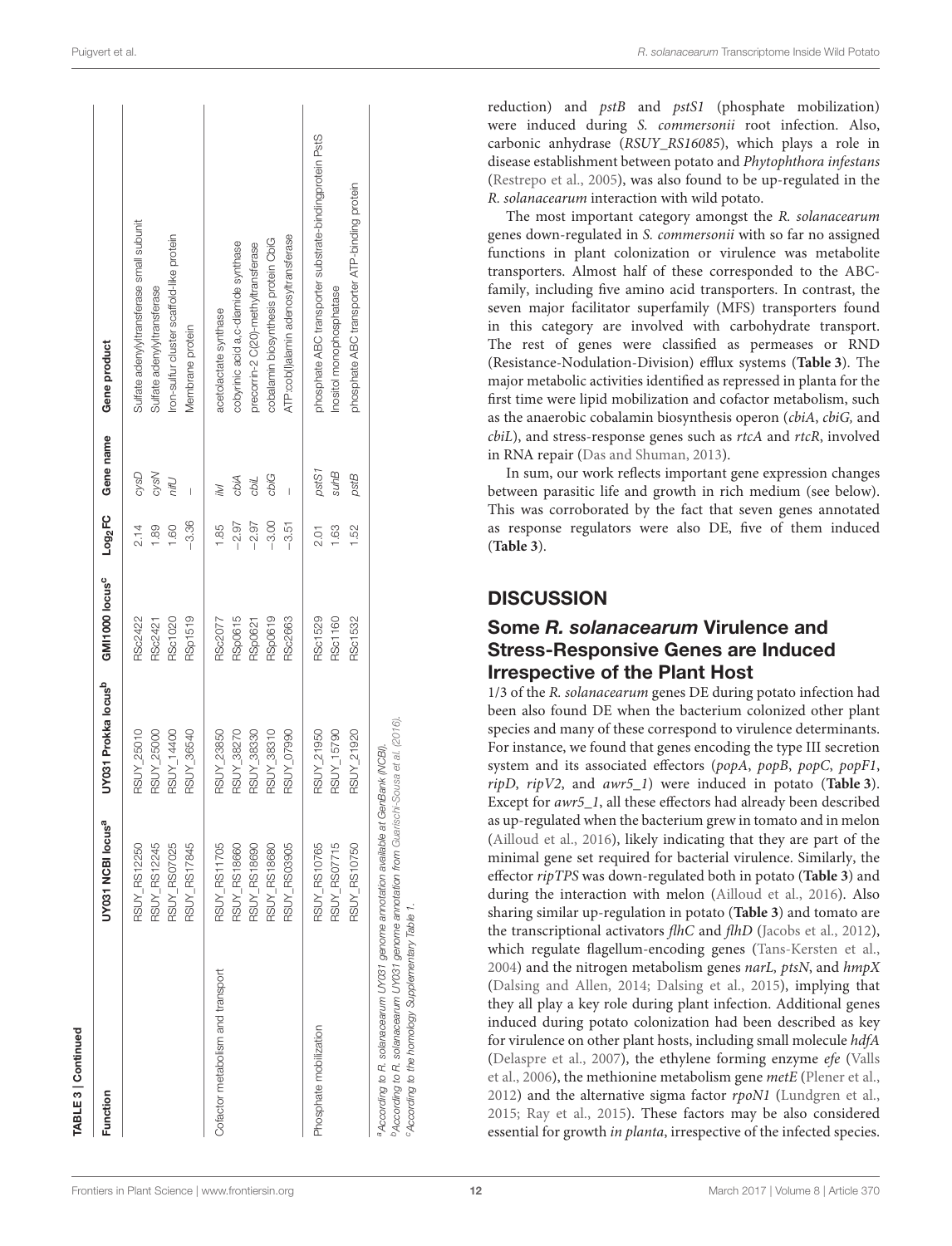Several transposable elements had been identified in an in vivo screening for genes expressed during R. solanacearum growth in tomato plants [\(Brown and Allen, 2004\)](#page-14-7), and we found 16 transposases up-regulated in potato (**[Table 3](#page-6-0)**). This may reflect common stressing conditions in various plant hosts, as stress is known to turn on transcription of transposable elements in various organisms [\(Capy et al., 2000\)](#page-14-8). Oxidative stress seems also a condition generally encountered by R. solanacearum in plant tissues, as peroxidases, catalases, and peroxiredoxins, required for the bacterium to combat this stress in different plants (Rocha and Smith, [1999;](#page-16-15) [Flores-Cruz and Allen, 2009;](#page-15-17) [Ailloud et al., 2016\)](#page-14-3), were also induced in potato.

# Changes in the Host Environment and/or the Disease Stage May Account for Opposing Bacterial Virulence Gene Expression in Different Plants

Some of the R. solanacearum virulence genes DE in potato showed opposite trends in other host plants.  $ripQ$  and  $ripS2$ , two of the three type III secreted effectors inhibited in potato were, respectively, upregulated and not DE in melon, tomato and banana [\(Ailloud et al., 2016\)](#page-14-3). Interestingly, these two downregulated effectors, together with the also repressed stress response gene speE2, are located in a genomic region that is deleted in the avirulent R. solanacearum strain UY043 [\(Siri et al.,](#page-16-18) [2014\)](#page-16-18), which suggests their involvement in bacterial virulence. Similarly, the effector *awr5\_1*, which was described to trigger hypersensitive response (HR) in tobacco and to inhibit the TOR pathway [\(Sole et al., 2012;](#page-16-19) [Popa et al., 2016b\)](#page-16-20), showed opposite regulation in potato when compared to tomato and melon [\(Ailloud et al., 2016\)](#page-14-3), suggesting that it may play host-specific roles. Similarly, genes pilG, pilH, pilN, pilM, pilY, and pilW, coding for structural components of the type IV pili involved in twitching motility and adherence [\(Liu et al., 2001;](#page-15-24) [Kang et al.,](#page-15-14) [2002\)](#page-15-14) were induced in the current work but repressed in other plant species [\(Jacobs et al., 2012\)](#page-15-5).

In addition, some virulence determinants well-described as induced during growth in planta were repressed or not DE in potato. Remarkably, the exopolysaccharide synthesis and regulation genes (eps) as well as most known cell wall degrading enzymes (pehA, pehB, pehC, egl, and cbhA), which are virulence determinants [\(Schell, 2000\)](#page-16-21) induced during tomato infection (UW551 strain) infection [\(Jacobs et al., 2012\)](#page-15-5) were absent from the potato DE dataset.

Differences in the host environment or in the tissue environment and disease stage are the two most plausible reasons for the discrepancies between virulence gene expression data in potato and in other plant hosts. We favor the latter explanation, as our samples were collected from bacteria growing in the root (including apoplastic and xylematic bacteria) at early times after inoculation while all previous transcriptomic work had been performed from bacteria extracted from xylem at later infection stages.

Three independent observations support the existence of stage-specific environmental cues that differentially affect gene expression in this work compared to previous studies. First, genes that are induced at high bacterial densities are absent from the potato DE genes. Examples are the mentioned exopolysaccharide synthesis genes or the quorum sensing regulator solI, repressed in our conditions but slightly induced in bacteria isolated from the tomato shoot xylem [\(Jacobs et al., 2012\)](#page-15-5). In the low bacterial cell densities in the roots the phcA cell-density regulator was not induced, impeding solI or eps expression [\(Huang et al.,](#page-15-25) [1995;](#page-15-25) [Flavier et al., 1997\)](#page-15-19). Second, three out of the six type III effectors that are induced in potato were described as secreted at early stages [\(Lonjon et al., 2016\)](#page-15-26), two of them (popF1 and popA) also proposed to play an important role in the first steps of infection [\(Kanda et al., 2003\)](#page-15-27). On the contrary, only two out of the 38 described as "late" effectors (ripD and popC) were induced in our root transcriptome. Third, the afore-mentioned transcriptional regulators flhC and flhD responsible for the activation of the flagellum genes were up-regulated in potato root samples (**[Table 3](#page-6-0)**) and also in the tomato xylem [\(Jacobs et al.,](#page-15-5) [2012\)](#page-15-5), but only in the latter were the flagellum structural genes induced, suggesting that the potato transcriptome represents an earlier stage where complete activation of this regulon has not yet occurred. These observations imply that our transcriptome represents a snapshot of a precise stage of the genetic programs deployed consecutively during plant colonization.

Finally, we cannot rule out that changes in R. solanacearum DE genes in different studies are due to the use of different strains. Differing transcriptomes of two R. solanacearum strains in the same plant environment have already been reported [\(Ailloud et al., 2016\)](#page-14-3). However, the fact that previous gene expression studies were performed with strain UW551, which is genetically extremely close to UY031 used here, render this explanation unlikely. Standardization of the plant inoculation and sampling procedures and a systematic analysis of plantpathogen interactions dissecting gene expression over time in a defined strain-host pathosystem would clarify the nature of the observed discrepancies between transcriptomic studies.

### The *R. solanacearum* Metabolic State during Potato Root Colonization

From the transcriptomic information gathered in this work, we can infer for the first time the environmental conditions encountered by R. solanacearum in the root, the site where plant infection takes place.

A first observation is that the bacterium seems to start to run out of  $O_2$ . An indication of this is the highly induced Cbb3-cco, a high affinity cytochrome c oxidase known to contribute to the growth of R. solanacearum and other bacteria in microaerobic or anoxic environments (Colburn-Clifford and Allen, [2010;](#page-14-9) [Hamada et al., 2014\)](#page-15-28), such as the plant xylem [\(Pegg, 1985\)](#page-16-22). Upregulation of the low  $O_2$  affinity cytochrome ubiquinol oxidase genes  $\c{c}y{oA1}$  and  $\c{c}y{oB1}$  reinforces the notion of a microaerobic rather than an anoxic environment. In agreement with this, nrdB, which is required for growth in aerobiosis [\(Casado et al., 1991\)](#page-14-10), was up-regulated, and nrdG and nrdD, required in strict anaerobiosis [\(Garriga et al., 1996;](#page-15-29) Ailloud et al., [2016\)](#page-14-3) were not induced. Further, the cbiA, cbiL, and cbiG genes, which are involved in anaerobic cobalamin synthesis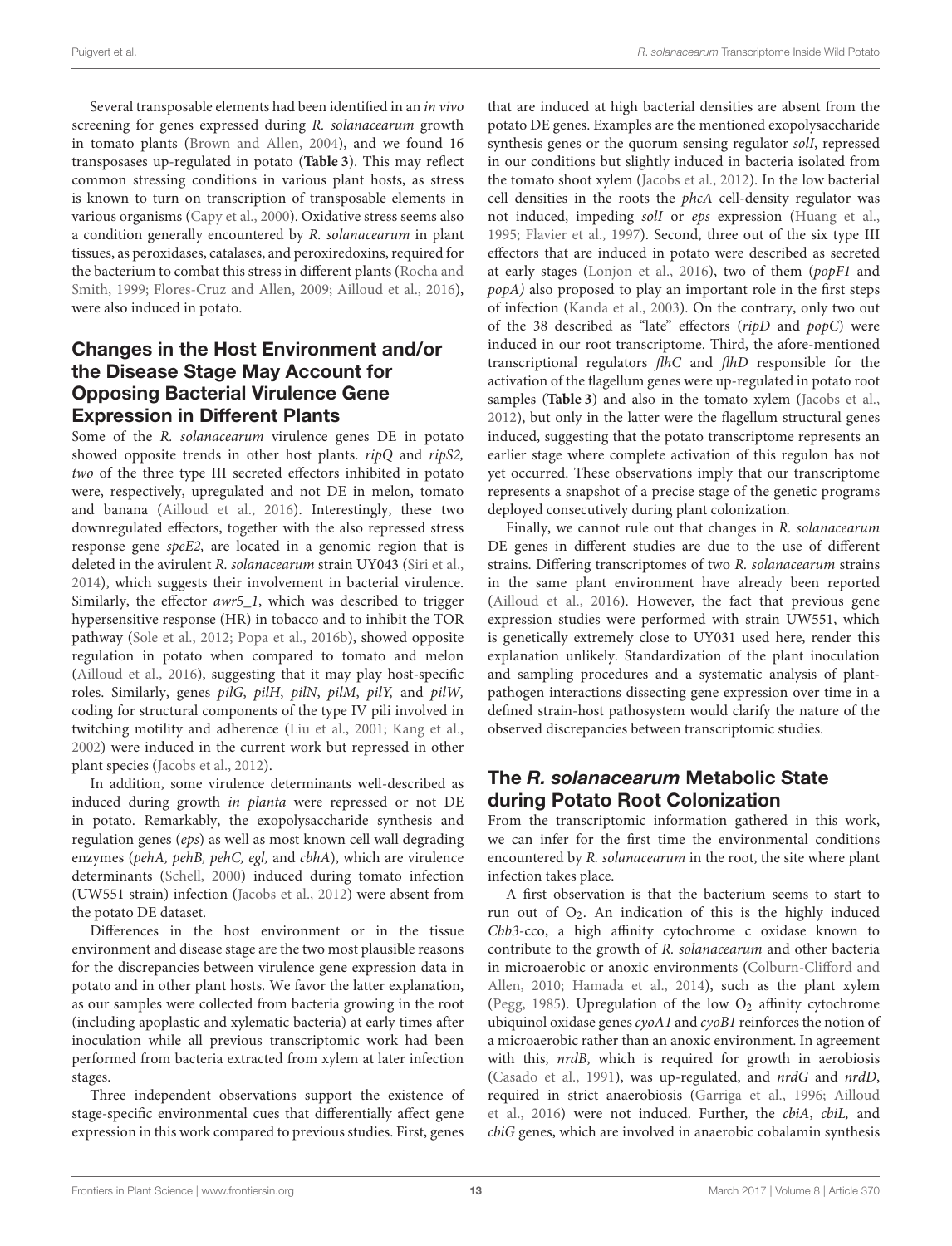[\(Roessner and Scott, 2006\)](#page-16-23), were repressed. Another indication of microaerobic conditions is the induction of genes driving nitrate and sulfate anaerobic respiration. Examples are the cys genes, involved in the assimilatory sulfate reduction pathway [\(Kredich,](#page-15-30) [1992\)](#page-15-30), ptsN—a nitrogen-dependent regulatory protein, rpoN1, -the global nitrogen regulator- and narL -the nitrate/nitriteresponsive transcriptional regulator- were all induced in wild potato roots. All these findings suggest that during early root infection R. solanacearum is experiencing the transition from an aerobic environment to the anaerobic conditions established at the onset of disease during xylem colonization [\(Ailloud et al.,](#page-14-3) [2016\)](#page-14-3).

Another take home message from the root transcriptomes is that few central metabolic pathways seem to be active. It was previously described that a large proportion of the R. solanacearum genes involved in amino acid metabolism and transport was down-regulated during growth in the xylem [\(Ailloud et al., 2016\)](#page-14-3) and we found that this was also the case during growth in the root tissues at early stages of infection. For instance, the glycine catabolism genes gcvP, gcvT, and gcvA as well as the dipeptide uptake gene dppD1 were repressed in both cases (**[Table 3](#page-6-0)**; [Ailloud et al., 2016\)](#page-14-3). Other R. solanacearum metabolic genes previously known to be repressed in planta also down-regulated here included carbohydrate metabolism genes such as the xylose transporter operon xylFGH and Glucosamine 6-phosphate synthetase, the key enzyme controlling amino sugar biosynthesis [\(Milewski,](#page-15-31) [2002;](#page-15-31) [Jacobs et al., 2012\)](#page-15-5). Lipid metabolism was also strikingly repressed during root colonization. Out of the 21 DE genes involved in lipid mobilization, only 2 have been found in previous gene expression studies in R. solanacearum (**[Table 3](#page-6-0)**; [Jacobs et al.,](#page-15-5) [2012\)](#page-15-5). Thus, the downregulation of lipid metabolism could be specific to early infection stages or to wild potato colonization. In this sense, lipid metabolism has been reported to play an important role during plant-host interactions by modulating defense responses in plants and pathogen infection (Casadevall and Pirofski, [2001;](#page-14-11) [Wenk, 2006\)](#page-16-24). Cofactor metabolism was also repressed including the folate synthesis gene pabB (**[Table 3](#page-6-0)**), already known to be down-regulated in planta [\(Shinohara et al.,](#page-16-25) [2005\)](#page-16-25), the cobalamin biosynthesis genes and adenilate cyclase. Repression of adenylate cyclase, which is a global metabolic regulator in bacteria [\(Ullmann and Danchin, 1980\)](#page-16-26), illustrates the magnitude of the metabolic shutdown experienced by R. solanacearum in the roots of S. commersonii.

In contrast with the global metabolic shutdown, aspartate and tryptophan catabolism genes were up-regulated when R. solanacearum grew in the plant roots. The aspartate catabolism gene nadB2 had already been identified as an essential gene for in planta growth in an in vivo screening [\(Brown and Allen, 2004\)](#page-14-7). Interestingly, aspartate is the second most abundant aminoacid in the tomato apoplast and less so in the xylem [\(Zuluaga et al., 2013\)](#page-16-27), which is in agreement with the bacterium mostly thriving in the apoplastic root spaces at the early infection times analyzed. Also induced was the Tryptophan 2,3-dioxygenase. Concentrations of this aminoacid are high at lateral root emergence sites [\(Jaeger et al., 1999\)](#page-15-32), and it was suggested that it is also present in the tomato apoplast [\(Yu et al., 2013\)](#page-16-11). Induction of tryptophan catabolism would thus be indicative of early plant colonization.

These results likely indicate the existence of a trade-off between the expression of virulence and metabolic genes. This has already been described in a previous study where the quorum-sensing-dependent regulatory protein PhcA regulated a trade-off between production of R. solanacearum exopolysaccharides and bacterial proliferation [\(Peyraud et al.,](#page-16-28) [2016\)](#page-16-28).

### Proposed New Virulence Determinants Important for Early Root Colonization

RSUY\_RS08455 and RSUY\_RS16950 were found to be upregulated in a resistant S. commersonii accession compared to a susceptible one (**[Table 2](#page-4-0)**), as well as during root colonization compared to rich medium (**[Table 3](#page-6-0)**). Although these genes also appeared in the microarray transcriptome of bacteria extracted from infected tomato xylem vessels [\(Jacobs et al., 2012\)](#page-15-5), they have not been characterized.

Similarly, the gene encoding an avrD-like protein was upregulated in tomato xylem [\(Jacobs et al., 2012\)](#page-15-5) and in wild potato (**[Table 3](#page-6-0)**). AvrD is required in P. syringae for the synthesis of syringolide, small molecules that can elicit a hypersensitive response on resistant plants [\(Keen et al., 1990;](#page-15-33) [Mucyn et al.,](#page-16-29) [2014\)](#page-16-29). In R. solanacearum the avrD-like protein encoding gene is activated by the master virulence regulator HrpG [\(Valls et al.,](#page-16-6) [2006\)](#page-16-6). Considering the persistence of these three genes among the up-regulated during plant colonization, we suggest that they encode for potential virulence factors, probably necessary independently of the host or the infection stage.

Three genes found up-regulated in S. commersonii (suhB, rhs and the carbonic anhydrase gene RSUY\_RS16085, **[Table 3](#page-6-0)**) have been involved in bacterial virulence on animals and constitute putative virulence genes in R. solanacearum. Although classified as a phosphate mobilization gene (**[Table 3](#page-6-0)**), suhB is a super-regulator involved in the proper rRNA folding [\(Singh et al., 2016\)](#page-16-30). It plays a role in virulence of animal bacterial pathogens, influencing T3SS, T6SS, flagellum and biofilm regulation and probably acts in opposite ways in different bacteria [\(Rosales-Reyes et al., 2012;](#page-16-16) [Li et al., 2013\)](#page-15-21). Interestingly, SuhB differential expression was also observed in two R. solanacearum strains [\(Meng et al., 2015\)](#page-15-12). The function of Rhs (Rearrangement Hot Spot) proteins is illdefined but they are considered to promote recombination [\(Lin et al., 1984\)](#page-15-34). Interestingly, a member of the Rhs family was described to be induced during infection and associated with increased bacterial numbers and decreased survival in mice during pneumonia caused by P. aeruginosa [\(Kung et al.,](#page-15-22) [2012\)](#page-15-22). Finally, carbonic anhydrase catalyzes the inter-conversion between carbon dioxide and bicarbonate but is also required for growth of many animal pathogenic microorganisms (Capasso and Supuran, [2015\)](#page-14-12). In addition, a role in disease establishment between potato and Phytophthora infestans was also reported [\(Restrepo et al., 2005\)](#page-16-17), suggesting the possible implication of CAs during host colonization. These evidences suggest that suhB, rhs, and RSUY\_RS16085 encode putative virulence factors shared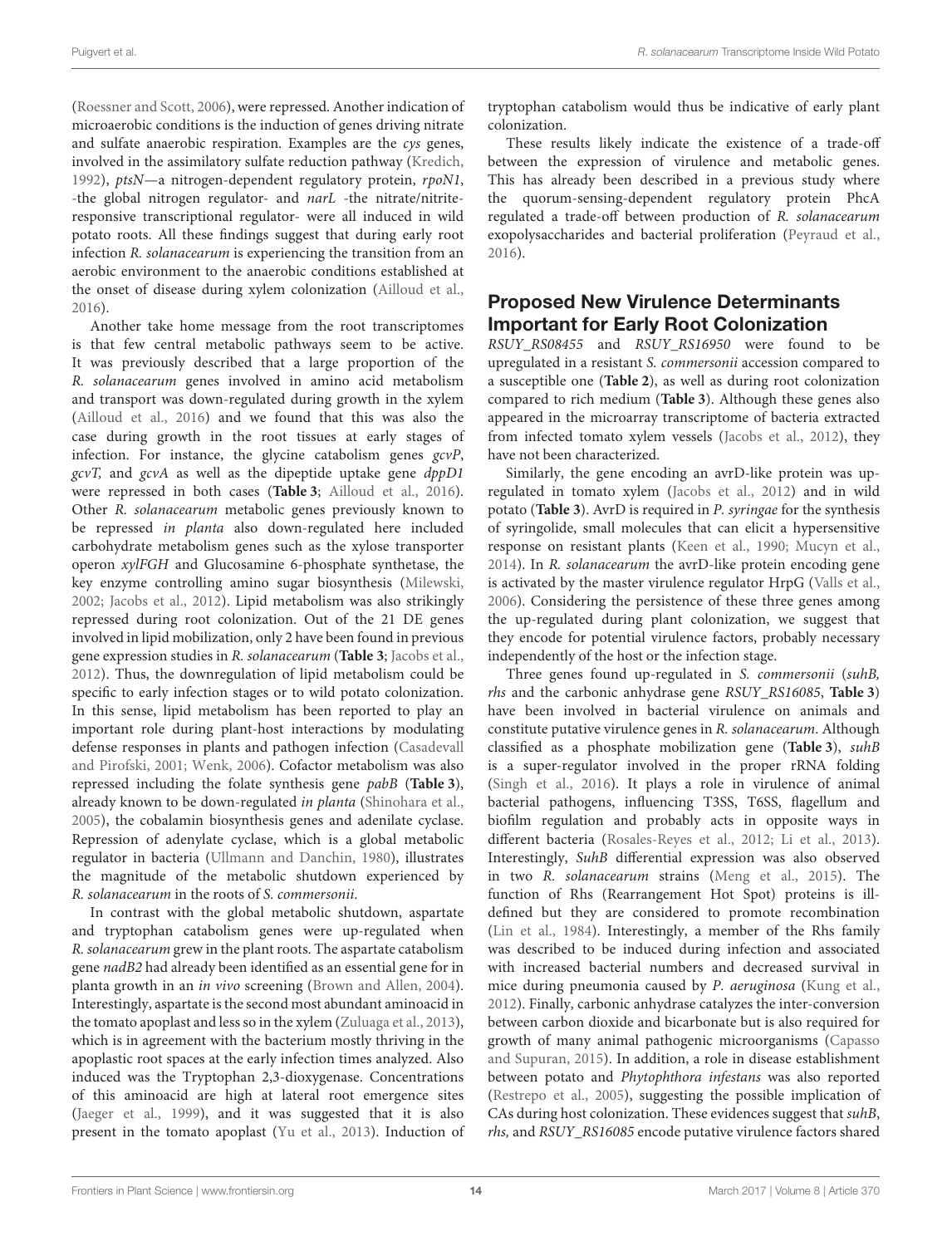between gram-negative bacterial pathogens that infect animals and plants.

The assimilatory sulfate reduction pathway (cysD, cysN, and cysI) and the phosphate mobilization (pstB and pstS1) were also induced during root colonization (**[Table 3](#page-6-0)**). cysD and cysN, encode an ATP sulfurylase that produces APS, which can be in turn reduced to PAPS to ultimately synthesize cysteine by cysI. A study carried out in a closely related plant pathogenic bacterium, Xanthomonas oryzae pv. Oryzae, was demonstrated that mutation of either raxP or raxQ (homologs of cysD and cysN) impaired production of APS and PAPS and were required for the correct activity of the avirulence protein AvrXa21 (Shen et al., [2002\)](#page-16-31). Further, several studies demonstrated that mutations on the pst system, responsible for phosphate uptake, affected virulence in diverse animal pathogenic bacteria [\(Rao et al., 2004;](#page-16-32) [Lamarche et al., 2005,](#page-15-35) [2008\)](#page-15-36). Altogether, these studies suggest that both systems might be regulators of bacterial pathogenicity, which could also be conserved in plant pathogens.

Finally, the rtcA and its regulator rtcR are down-regulated in planta (**[Table 3](#page-6-0)**). The rtc system is involved in the regulation of the RNA repair system for ribosome homeostasis through the activation of rtcR by different agents and genetic lesions which in turn activates the rtcAB genes [\(Das and Shuman, 2013\)](#page-15-23). The rtc system was also involved in the functioning of chemotaxis and motility in Escherichia coli [\(Engl et al., 2016\)](#page-15-37), as mutations in either *rtcA* or *rtcB* increased motility. Since *rtc* acts a repressor of motility, its down-regulation in S. commersonii colonization could influence bacterial motility, a key virulence determinant.

#### AUTHOR CONTRIBUTIONS

MP performed experiments, analyzed data and wrote the manuscript; RG analyzed data; PZ performed experiments; NC designed the research and wrote the manuscript; AM designed experiments and analyzed data; JS designed the research, analyzed data and wrote the manuscript; MV designed the

#### **REFERENCES**

- <span id="page-14-3"></span>Ailloud, F., Lowe, T. M., Robene, I., Cruveiller, S., Allen, C., and Prior, P. (2016). In planta comparative transcriptomics of host-adapted strains of Ralstonia solanacearum. PeerJ. 4:e1549. doi: [10.7717/peerj.1549](https://doi.org/10.7717/peerj.1549)
- <span id="page-14-4"></span>Anders, S., Pyl, P. T., and Huber, W. (2015). HTSeq–a Python framework to work with high-throughput sequencing data. Bioinformatics 31, 166–169. doi: [10.1093/bioinformatics/btu638](https://doi.org/10.1093/bioinformatics/btu638)
- <span id="page-14-6"></span>Bocsanczy, A. M., Achenbach, U. C., Mangravita-Novo, A., Chow, M., and Norman, D. J. (2014). Proteomic comparison of Ralstonia solanacearum strains reveals temperature dependent virulence factors. BMC Genomics 15:280. doi: [10.1186/1471-2164-15-280](https://doi.org/10.1186/1471-2164-15-280)
- <span id="page-14-1"></span>Boucher, C. A., Van Gijsegem, F., Barberis, P. A., Arlat, M., and Zischek, C. (1987). Pseudomonas solanacearum genes controlling both pathogenicity on tomato and hypersensitivity on tobacco are clustered. J. Bacteriol. 169, 5626–5632. doi: [10.1128/jb.169.12.5626-5632.1987](https://doi.org/10.1128/jb.169.12.5626-5632.1987)
- <span id="page-14-7"></span>Brown, D. G., and Allen, C. (2004). Ralstonia solanacearum genes induced during growth in tomato: an inside view of bacterial wilt. Mol. Microbiol. 53, 1641–1660. doi: [10.1111/j.1365-2958.2004.04237.x](https://doi.org/10.1111/j.1365-2958.2004.04237.x)
- <span id="page-14-2"></span>Buttner, D. (2016). Behind the lines-actions of bacterial type III effector proteins in plant cells. FEMS Microbiol. Rev. [40, 894–937. doi: 10.1093/femsre/](https://doi.org/10.1093/femsre/fuw026) fuw026

research, performed experiments, analyzed data, and wrote the manuscript.

# FUNDING

This work was funded by projects AGL2013-46898-R, AGL2016- 78002-R, and RyC 2014-16158 from the Spanish Ministry of Economy and Competitiveness. We also acknowledge financial support from the "Severo Ochoa Program for Centres of Excellence in R&D" 2016-2019 (SEV-2015-0533) and the CERCA Program of the Catalan Government (Generalitat de Catalunya) and from COST Action SUSTAIN (FA1208) from the European Union. APM is funded by the Chinese Academy of Sciences and the Chinese 1000 Talents Program. MP holds an APIF doctoral fellowship from Universitat de Barcelona and received a travel fellowship allowed by Fundació Montcelimar and Universitat de Barcelona to carry out a short stay in JCS's lab. RGS holds a doctoral fellowship; grant 2012/15197-1, São Paulo Research Foundation (FAPESP) and JCS has a CNPq research fellowship.

### ACKNOWLEDGMENTS

We thank R. de Pedro for helping in the solid rich medium sample preparation, I. Erill for helping in the transcriptomic data interpretation, S. Genin, and S. Lindow for inspiring discussions, C. Madrid, and C. Balsalobre for advice on transcriptome data interpretation, M. Solé for the potato infection set up and F. Vilaró, M. dalla Rizza, and M.J. Pianzzola for their advice and for providing the S. commersonii genotypes used in this study. We thank the Shanghai PSC Genomics facility for RNA sequencing.

#### SUPPLEMENTARY MATERIAL

The Supplementary Material for this article can be found [online at: http://journal.frontiersin.org/article/10.3389/fpls.2017.](http://journal.frontiersin.org/article/10.3389/fpls.2017.00370/full#supplementary-material) 00370/full#supplementary-material

- <span id="page-14-12"></span>Capasso, C., and Supuran, C. T. (2015). Bacterial, fungal and protozoan carbonic anhydrases as drug targets. Expert Opin. Ther. Targets 19, 1689–1704. doi: [10.1517/14728222.2015.1067685](https://doi.org/10.1517/14728222.2015.1067685)
- <span id="page-14-8"></span>Capy, P., Gasperi, G., Biémont, C., and Bazin, C. (2000). Stress and transposable elements: co-evolution or useful parasites? Heredity (Edinb). 85, 101–106. doi: [10.1046/j.1365-2540.2000.00751.x](https://doi.org/10.1046/j.1365-2540.2000.00751.x)
- <span id="page-14-11"></span>Casadevall, A., and Pirofski, L. (2001). Host-pathogen interactions: the attributes of virulence. J. Infect. Dis. 184, 337–344. doi: [10.1086/322044](https://doi.org/10.1086/322044)
- <span id="page-14-10"></span>Casado, C., Llagostera, M., and Barbe, J. (1991). Expression of nrdA and nrdB genes of Escherichia coli is decreased under anaerobiosis. FEMS Microbiol. Lett. 67, 153–157. doi: [10.1111/j.1574-6968.1991.tb04432.x-i1](https://doi.org/10.1111/j.1574-6968.1991.tb04432.x-i1)
- <span id="page-14-9"></span>Colburn-Clifford, J., and Allen, C. (2010). A cbb(3)-type cytochrome C oxidase contributes to Ralstonia solanacearum R3bv2 growth in microaerobic environments and to bacterial wilt disease development in tomato. Mol. Plant Microbe Interact. [23, 1042–1052. doi: 10.1094/MPMI-23-](https://doi.org/10.1094/MPMI-23-8-1042) 8-1042
- <span id="page-14-0"></span>Coll, N. S., and Valls, M. (2013). Current knowledge on the Ralstonia solanacearum type III secretion system. Microb. Biotechnol. 6, 614–620. doi: [10.1111/1751-7915.12056](https://doi.org/10.1111/1751-7915.12056)
- <span id="page-14-5"></span>Contreras-Moreira, B., and Vinuesa, P. (2013). GET\_HOMOLOGUES, a versatile software package for scalable and robust microbial pangenome analysis. Appl. Environ. Microbiol. 79, 7696–7701. doi: [10.1128/aem.02411-13](https://doi.org/10.1128/aem.02411-13)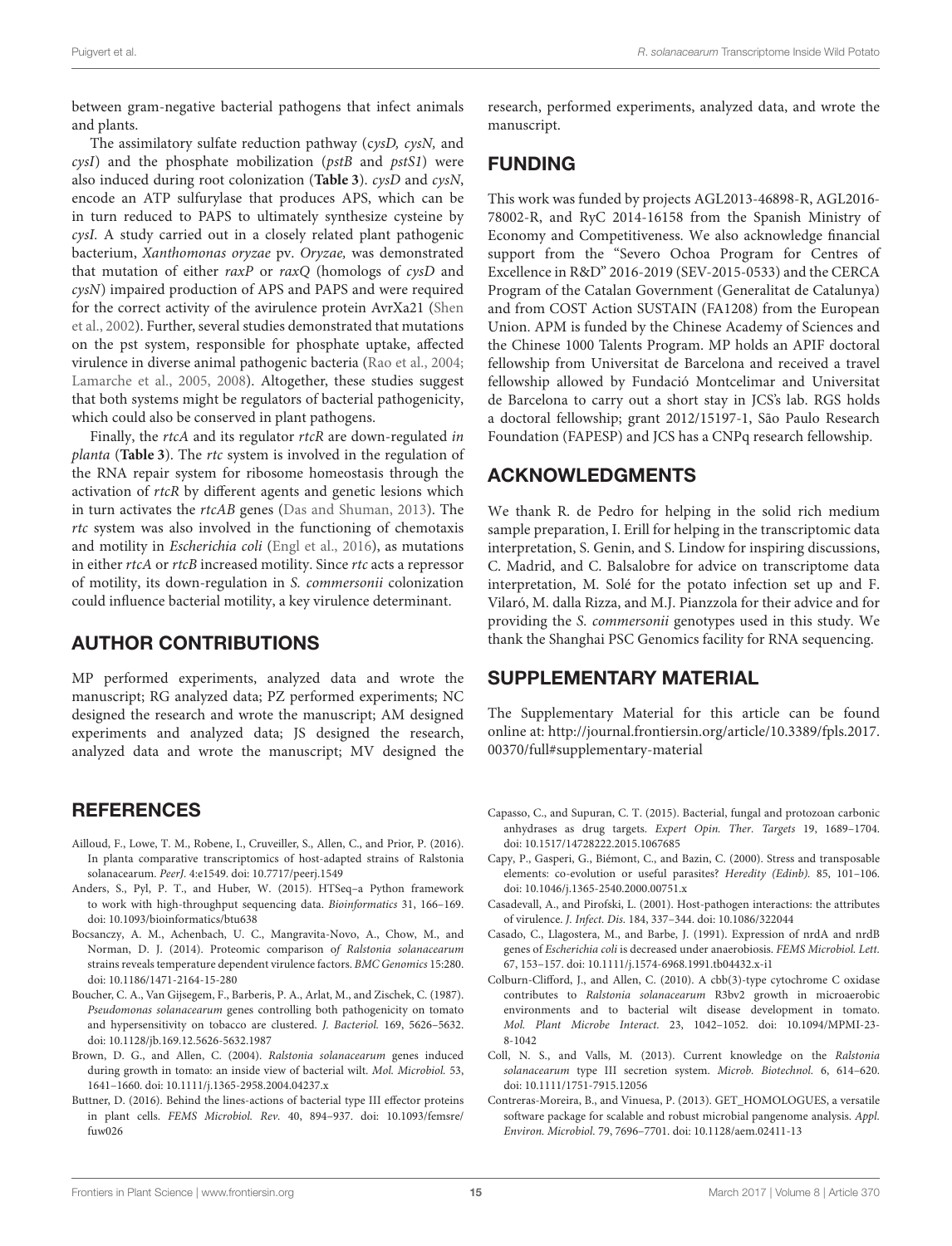- <span id="page-15-6"></span>Cruz, A. P., Ferreira, V., Pianzzola, M. J., Siri, M. I., Coll, N. S., and Valls, M. (2014). A novel, sensitive method to evaluate potato germplasm for bacterial wilt resistance using a luminescent Ralstonia solanacearum reporter strain. Mol. Plant Microbe Interact. [27, 277–285. doi: 10.1094/MPMI-10-13-](https://doi.org/10.1094/MPMI-10-13-0303-FI) 0303-FI
- <span id="page-15-13"></span>Cunnac, S., Occhialini, A., Barberis, P., Boucher, C., and Genin, S. (2004). Inventory and functional analysis of the large Hrp regulon in Ralstonia solanacearum: identification of novel effector proteins translocated to plant host cells through the type III secretion system. Mol. Microbiol. 53, 115–128. doi: [10.1111/j.1365-2958.2004.04118.x](https://doi.org/10.1111/j.1365-2958.2004.04118.x)
- <span id="page-15-18"></span>Dalsing, B. L., and Allen, C. (2014). Nitrate assimilation contributes to Ralstonia solanacearum root attachment, stem colonization, and virulence. J. Bacteriol. 196, 949–960. doi: [10.1128/JB.01378-13](https://doi.org/10.1128/JB.01378-13)
- <span id="page-15-20"></span>Dalsing, B. L., Truchon, A. N., Gonzalez-Orta, E. T., Milling, A. S., and Allen, C. (2015). Ralstonia solanacearum uses inorganic nitrogen metabolism for virulence, ATP production, and detoxification in the oxygen-limited host xylem environment. MBio 6:e02471. doi: [10.1128/mBio.02471-14](https://doi.org/10.1128/mBio.02471-14)
- <span id="page-15-23"></span>Das, U., and Shuman, S. (2013). 2'-Phosphate cyclase activity of RtcA: a potential rationale for the operon organization of RtcA with an RNA repair ligase RtcB in Escherichia coli and other bacterial taxa. RNA 19, 1355–1362. doi: [10.1261/rna.039917.113](https://doi.org/10.1261/rna.039917.113)
- <span id="page-15-15"></span>Delaspre, F., Nieto Penalver, C. G., Saurel, O., Kiefer, P., Gras, E., Milon, A., et al. (2007). The Ralstonia solanacearum pathogenicity regulator HrpB induces 3 hydroxy-oxindole synthesis. Proc. Natl. Acad. Sci. U.S.A. 104, 15870–15875. doi: [10.1073/pnas.0700782104](https://doi.org/10.1073/pnas.0700782104)
- <span id="page-15-37"></span>Engl, C., Schaefer, J., Kotta-Loizou, I., and Buck, M. (2016). Cellular and molecular phenotypes depending upon the RNA repair system RtcAB of Escherichia coli. Nucleic Acids Res. 44, 9933–9941. doi: [10.1093/nar/gkw628](https://doi.org/10.1093/nar/gkw628)
- <span id="page-15-19"></span>Flavier, A. B., Ganova-Raeva, L. M., Schell, M. A., and Denny, T. P. (1997). Hierarchical autoinduction in Ralstonia solanacearum: control of Acyl-homoserine lactone production by a novel autoregulatory system responsive to 3-hydroxypalmitic acid methyl ester. J. Bacteriol. 179, 7089–7097. doi: [10.1128/jb.179.22.7089-7097.1997](https://doi.org/10.1128/jb.179.22.7089-7097.1997)
- <span id="page-15-17"></span>Flores-Cruz, Z., and Allen, C. (2009). Ralstonia solanacearum encounters an oxidative environment during tomato infection. Mol. Plant Microbe Interact. 22, 773–782. doi: [10.1094/MPMI-22-7-0773](https://doi.org/10.1094/MPMI-22-7-0773)
- <span id="page-15-29"></span>Garriga, X., Eliasson, R., Torrents, E., Barbé, J., Gibert, I., and Reichard, P. (1996). nrdD and nrdG genes are essential for strict anaerobic growth of Escherichia coli. Biochem. Biophys. Res. Commun. 229, 189–192. doi: [10.1006/bbrc.1996.1778](https://doi.org/10.1006/bbrc.1996.1778)
- <span id="page-15-8"></span>Guarischi-Sousa, R., Puigvert, M., Coll, N. S., Siri, M. I., Pianzzola, M. J., Valls, M., et al. (2016). Complete genome sequence of the potato pathogen Ralstonia solanacearum UY031. Stand. Genomic Sci. 11, 7. doi: [10.1186/s40793-016-0131-4](https://doi.org/10.1186/s40793-016-0131-4)
- <span id="page-15-28"></span>Hamada, M., Toyofuku, M., Miyano, T., and Nomura, N. (2014). cbb3 type cytochrome c oxidases, aerobic respiratory enzymes, impact the anaerobic life of Pseudomonas aeruginosa PAO1. J. Bacteriol. 196, 3881–3889. doi: [10.1128/jb.01978-14](https://doi.org/10.1128/jb.01978-14)
- <span id="page-15-1"></span>Hayward, A. C. (1991). Biology and epidemiology of bacterial wilt caused by Pseudomonas solanacearum. Annu. Rev. Phytopathol. 29, 65–87. doi: [10.1146/annurev.py.29.090191.000433](https://doi.org/10.1146/annurev.py.29.090191.000433)
- <span id="page-15-25"></span>Huang, J., Carney, B. F., Denny, T. P., Weissinger, A. K., and Schell, M. A. (1995). A complex network regulates expression of eps and other virulence genes of Pseudomonas solanacearum. J. Bacteriol. 177, 1259–1267. doi: [10.1128/jb.177.5.1259-1267.1995](https://doi.org/10.1128/jb.177.5.1259-1267.1995)
- <span id="page-15-5"></span>Jacobs, J. M., Babujee, L., Meng, F., Milling, A., and Allen, C. (2012). The in planta transcriptome of Ralstonia solanacearum: conserved physiological and virulence strategies during bacterial wilt of tomato. MBio 3:e00114-12. doi: [10.1128/mBio.00114-12](https://doi.org/10.1128/mBio.00114-12)
- <span id="page-15-32"></span>Jaeger, C. H. III., Lindow, S. E., Miller, W., Clark, E., and Firestone, M. K. (1999). Mapping of sugar and amino acid availability in soil around roots with bacterial sensors of sucrose and tryptophan. Appl. Environ. Microbiol. 65, 2685–2690.
- <span id="page-15-27"></span>Kanda, A., Yasukohchi, M., Ohnishi, K., Kiba, A., Okuno, T., and Hikichi, Y. (2003). Ectopic expression of Ralstonia solanacearum effector protein PopA early in invasion results in loss of virulence. Mol. Plant Microbe Interact. 16, 447–455. doi: [10.1094/MPMI.2003.16.5.447](https://doi.org/10.1094/MPMI.2003.16.5.447)
- <span id="page-15-14"></span>Kang, Y., Liu, H., Genin, S., Schell, M. A., and Denny, T. P. (2002). Ralstonia solanacearum requires type 4 pili to adhere to multiple surfaces

and for natural transformation and virulence. Mol. Microbiol. 46, 427–437. doi: [10.1046/j.1365-2958.2002.03187.x](https://doi.org/10.1046/j.1365-2958.2002.03187.x)

- <span id="page-15-33"></span>Keen, N. T., Tamaki, S., Kobayashi, D., Gerhold, D., Stayton, M., Shen, H., et al. (1990). Bacteria expressing avirulence Gene D produce a specific elicitor of the soybean hypersensitive reaction. Mol. Plant Microbe Interact. 3, 112–121. doi: [10.1094/MPMI-3-112](https://doi.org/10.1094/MPMI-3-112)
- <span id="page-15-2"></span>Kim-Lee, H., Moon, J. S., Hong, Y. J., Kim, M. S., and Cho, H. M. (2005). Bacterial wilt resistance in the progenies of the fusion hybrids between haploid of potato and Solanum commersonii. Am. J. Potato Res. 82, 129–137. doi: [10.1007/BF02853650](https://doi.org/10.1007/BF02853650)
- <span id="page-15-30"></span>Kredich, N. M. (1992). The molecular basis for positive regulation of cys promoters in Salmonella typhimurium and Escherichia coli. Mol. Microbiol. 6, 2747–2753. doi: [10.1111/j.1365-2958.1992.tb01453.x](https://doi.org/10.1111/j.1365-2958.1992.tb01453.x)
- <span id="page-15-22"></span>Kung, V. L., Khare, S., Stehlik, C., Bacon, E. M., Hughes, A. J., and Hauser, A. R. (2012). An rhs gene of Pseudomonas aeruginosa encodes a virulence protein that activates the inflammasome. Proc. Natl. Acad. Sci. U.S.A. 109, 1275–1280. doi: [10.1073/pnas.1109285109](https://doi.org/10.1073/pnas.1109285109)
- <span id="page-15-0"></span>La, M. V., Raoult, D., and Renesto, P. (2008). Regulation of whole bacterial pathogen transcription within infected hosts. FEMS Microbiol. Rev. 32, 440–460. doi: [10.1111/j.1574-6976.2008.00103.x](https://doi.org/10.1111/j.1574-6976.2008.00103.x)
- <span id="page-15-35"></span>Lamarche, M. G., Dozois, C. M., Daigle, F., Caza, M., Curtiss, R. III., Dubreuil, J. D., et al. (2005). Inactivation of the pst system reduces the virulence of an avian pathogenic Escherichia coli O78 strain. Infect. Immun. 73, 4138–4145. doi: [10.1128/iai.73.7.4138-4145.2005](https://doi.org/10.1128/iai.73.7.4138-4145.2005)
- <span id="page-15-36"></span>Lamarche, M. G., Wanner, B. L., Crepin, S., and Harel, J. (2008). The phosphate regulon and bacterial virulence: a regulatory network connecting phosphate homeostasis and pathogenesis. FEMS Microbiol. Rev. 32 461–473. doi: [10.1111/j.1574-6976.2008.00101.x](https://doi.org/10.1111/j.1574-6976.2008.00101.x)
- <span id="page-15-7"></span>Langmead, B., and Salzberg, S. L. (2012). Fast gapped-read alignment with Bowtie 2. Nat. Methods 9, 357–359. doi: [10.1038/nmeth.1923](https://doi.org/10.1038/nmeth.1923)
- <span id="page-15-10"></span>Leimbach, A. (2016). Bac-Genomics-Scripts: Bovine E. coli Mastitis Comparative Genomics Edition [Data set]. Zenodo. doi: [10.5281/zenodo.215824](https://doi.org/10.5281/zenodo.215824)
- <span id="page-15-21"></span>Li, K., Xu, C., Jin, Y., Sun, Z., Liu, C., Shi, J., et al. (2013). SuhB is a regulator of multiple virulence genes and essential for pathogenesis of Pseudomonas aeruginosa. MBio 4, e00419–e00413. doi: [10.1128/mbio.00419-13](https://doi.org/10.1128/mbio.00419-13)
- <span id="page-15-34"></span>Lin, R. J., Capage, M., and Hill, C. W. (1984). A repetitive DNA sequence, rhs, responsible for duplications within the Escherichia coli K-12 chromosome. J. Mol. Biol. 177, 1–18. doi: [10.1016/0022-2836\(84\)90054-8](https://doi.org/10.1016/0022-2836(84)90054-8)
- <span id="page-15-24"></span>Liu, H., Kang, Y., Genin, S., Schell, M. A., and Denny, T. P. (2001). Twitching motility of Ralstonia solanacearum requires a type IV pilus system. Microbiology (Reading,. Engl). 147, 3215–3229. doi: [10.1099/00221287-147-12-3215](https://doi.org/10.1099/00221287-147-12-3215)
- <span id="page-15-26"></span>Lonjon, F., Turner, M., Henry, C., Rengel, D., Lohou, D., van de Kerkhove, Q., et al. (2016). Comparative secretome analysis of Ralstonia solanacearum Type 3 secretion-associated mutants reveals a fine control of effector delivery, essential for bacterial pathogenicity. Mol. Cell. Proteomics. 15, 598–613. doi: [10.1074/mcp.M115.051078](https://doi.org/10.1074/mcp.M115.051078)
- <span id="page-15-9"></span>Love, M. I., Huber, W., and Anders, S. (2014). Moderated estimation of fold change and dispersion for RNA-seq data with DESeq2. Genome Biol. 15:550. doi: [10.1186/s13059-014-0550-8](https://doi.org/10.1186/s13059-014-0550-8)
- <span id="page-15-16"></span>Lundgren, B. R., Connolly, M. P., Choudhary, P., Brookins-Little, T. S., Chatterjee, S., Raina, R., et al. (2015). Defining the metabolic functions and roles in virulence of the rpoN1 and rpoN2 Genes in Ralstonia solanacearum GMI1000. PLoS ONE 10:e0144852. doi: [10.1371/journal.pone.0144852](https://doi.org/10.1371/journal.pone.0144852)
- <span id="page-15-3"></span>Meng, F. (2013). The virulence factors of the bacterial wilt pathogen Ralstonia solanacearum. J. Plant Pathol. Microbiol. 4:168. doi: [10.4172/2157-7471.1000168](https://doi.org/10.4172/2157-7471.1000168)
- <span id="page-15-12"></span>Meng, F., Babujee, L., Jacobs, J. M., and Allen, C. (2015). Comparative transcriptome analysis reveals cool virulence factors of Ralstonia solanacearum Race 3 Biovar 2. PLoS ONE 10:e0139090. doi: [10.1371/journal.pone.0139090](https://doi.org/10.1371/journal.pone.0139090)
- <span id="page-15-31"></span>Milewski, S. (2002). Glucosamine-6-phosphate synthase–the multi-facets enzyme. Biochim. Biophys. Acta 1597, 173–192. doi: [10.1016/S0167-4838\(02\)00318-7](https://doi.org/10.1016/S0167-4838(02)00318-7)
- <span id="page-15-4"></span>Monteiro, F., Genin, S., van Dijk, I., and Valls, M. (2012). A luminescent reporter evidences active expression of Ralstonia solanacearum type III secretion system genes throughout plant infection. Microbiology (Reading,. Engl). 158, 2107–2116. doi: [10.1099/mic.0.058610-0](https://doi.org/10.1099/mic.0.058610-0)
- <span id="page-15-11"></span>Mori, Y., Inoue, K., Ikeda, K., Nakayashiki, H., Higashimoto, C., Ohnishi, K., et al. (2016). The vascular plant-pathogenic bacterium Ralstonia solanacearum produces biofilms required for its virulence on the surfaces of tomato